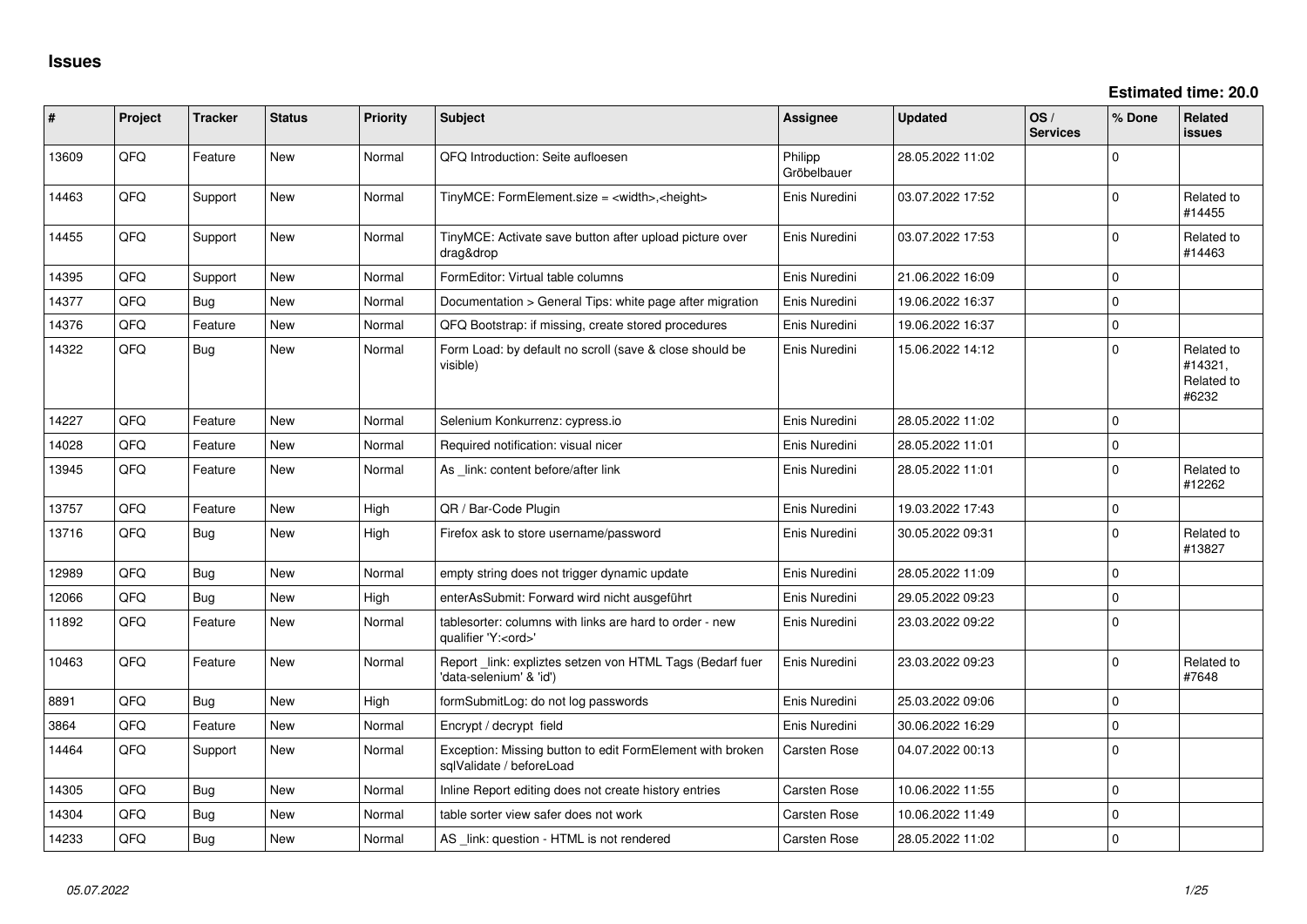| #     | Project | <b>Tracker</b> | <b>Status</b> | <b>Priority</b> | <b>Subject</b>                                                                           | <b>Assignee</b>     | <b>Updated</b>   | OS/<br><b>Services</b> | % Done      | Related<br><b>issues</b>                                               |
|-------|---------|----------------|---------------|-----------------|------------------------------------------------------------------------------------------|---------------------|------------------|------------------------|-------------|------------------------------------------------------------------------|
| 14187 | QFQ     | Feature        | New           | High            | qfq.log: show current URL                                                                | Carsten Rose        | 28.05.2022 11:02 |                        | $\Omega$    | Related to<br>#13933,<br>Related to<br>#12532,<br>Related to<br>#11893 |
| 14091 | QFQ     | <b>Bug</b>     | <b>New</b>    | Normal          | inconsistent template path for twig                                                      | <b>Carsten Rose</b> | 19.04.2022 18:36 |                        | $\mathbf 0$ |                                                                        |
| 14090 | QFQ     | Feature        | New           | Normal          | Nützliche script funktionen                                                              | Carsten Rose        | 28.05.2022 11:03 |                        | $\mathbf 0$ |                                                                        |
| 14077 | QFQ     | Bug            | New           | Normal          | As _link: Attribute 'class' missing by r:1 and r:3 - but should<br>set                   | Carsten Rose        | 28.05.2022 11:02 |                        | $\mathbf 0$ | Related to<br>#5342,<br>Related to<br>#4343                            |
| 13843 | QFQ     | Feature        | <b>New</b>    | Normal          | Create JWT via QFQ                                                                       | <b>Carsten Rose</b> | 19.03.2022 17:42 |                        | $\mathbf 0$ |                                                                        |
| 13841 | QFQ     | Feature        | New           | Normal          | Create PDF via iText - evaluate                                                          | Carsten Rose        | 19.03.2022 17:42 |                        | $\mathbf 0$ |                                                                        |
| 13706 | QFQ     | <b>Bug</b>     | <b>New</b>    | Normal          | Wrong CheckType in FieldElement LastStatus of Form Cron                                  | Carsten Rose        | 21.01.2022 18:20 |                        | $\mathbf 0$ |                                                                        |
| 13700 | QFQ     | Feature        | New           | Normal          | Redesign gfg.io Seite                                                                    | Carsten Rose        | 19.03.2022 17:43 |                        | $\mathbf 0$ |                                                                        |
| 13659 | QFQ     | <b>Bug</b>     | <b>New</b>    | Normal          | wrong sanitize class applied to R-store                                                  | <b>Carsten Rose</b> | 15.01.2022 14:23 |                        | $\Omega$    |                                                                        |
| 13592 | QFQ     | Bug            | <b>New</b>    | Normal          | QFQ Build Queue: das vergeben von Tags klappt nicht. Es<br>werden keine Releases gebaut. | Carsten Rose        | 19.03.2022 17:45 |                        | $\mathbf 0$ |                                                                        |
| 13467 | QFQ     | Feature        | New           | Normal          | ChangeLog Generator                                                                      | Carsten Rose        | 19.03.2022 17:46 |                        | $\mathbf 0$ | Related to<br>#11460                                                   |
| 13460 | QFQ     | <b>Bug</b>     | New           | Normal          | Doc: Password set/reset  password should not processed<br>with 'html encode'             | <b>Carsten Rose</b> | 19.03.2022 17:46 |                        | $\mathbf 0$ |                                                                        |
| 13451 | QFQ     | <b>Bug</b>     | <b>New</b>    | Normal          | Character Counter / Max Character: Problem in Safari                                     | Carsten Rose        | 15.04.2022 17:18 |                        | $\mathbf 0$ |                                                                        |
| 13354 | QFQ     | Feature        | <b>New</b>    | Normal          | Using Websocket in QFQ                                                                   | Carsten Rose        | 10.11.2021 15:47 |                        | $\mathbf 0$ |                                                                        |
| 13332 | QFQ     | <b>Bug</b>     | New           | Normal          | Multi Form: Required Felder werden visuell nicht markiert.                               | <b>Carsten Rose</b> | 19.03.2022 17:47 |                        | $\mathbf 0$ |                                                                        |
| 13331 | QFQ     | <b>Bug</b>     | New           | Normal          | Multi Form: Clear Icon misplaced                                                         | Carsten Rose        | 19.03.2022 17:47 |                        | $\mathbf 0$ |                                                                        |
| 12974 | QFQ     | <b>Bug</b>     | New           | High            | Sanitize Queries in Action-Elements                                                      | <b>Carsten Rose</b> | 07.12.2021 17:19 |                        | $\mathbf 0$ |                                                                        |
| 12716 | QFQ     | <b>Bug</b>     | New           | Normal          | template group: Pattern only applied to first instance                                   | Carsten Rose        | 19.03.2022 17:47 |                        | $\mathbf 0$ |                                                                        |
| 12714 | QFQ     | Bug            | New           | Normal          | Conversion of GIF to PDF broken when GIF contains Alpha.                                 | Carsten Rose        | 19.03.2022 17:49 |                        | $\mathbf 0$ |                                                                        |
| 12702 | QFQ     | <b>Bug</b>     | <b>New</b>    | High            | templateGroup: broken in multiDb Setup                                                   | <b>Carsten Rose</b> | 14.12.2021 16:02 |                        | $\mathbf 0$ |                                                                        |
| 12679 | QFQ     | Feature        | New           | Normal          | tablesorter: custom column width                                                         | Carsten Rose        | 16.06.2021 11:10 |                        | $\pmb{0}$   |                                                                        |
| 12670 | QFQ     | <b>Bug</b>     | <b>New</b>    | High            | Dropdown-Menu classes können nicht mehr angegeben<br>werden                              | Carsten Rose        | 07.12.2021 17:19 |                        | $\Omega$    |                                                                        |
| 12664 | QFQ     | Feature        | New           | Normal          | TinyMCE: report/remove malicous HTML/JS Code                                             | <b>Carsten Rose</b> | 19.03.2022 17:47 |                        | $\Omega$    | Related to<br>#14320                                                   |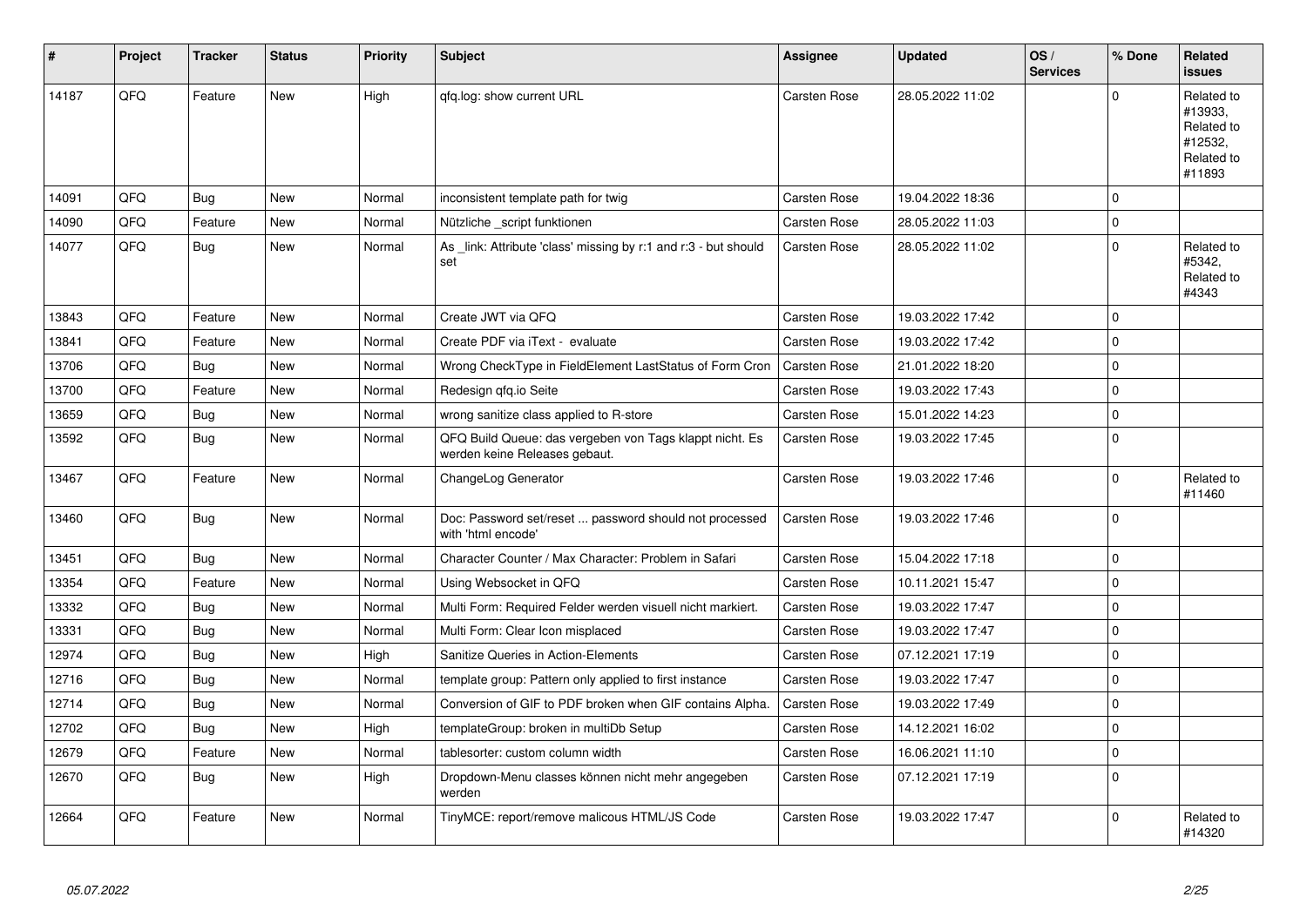| #     | Project | <b>Tracker</b> | <b>Status</b> | <b>Priority</b> | <b>Subject</b>                                                                                                                                      | Assignee            | <b>Updated</b>   | OS/<br><b>Services</b> | % Done      | Related<br><b>issues</b>                      |
|-------|---------|----------------|---------------|-----------------|-----------------------------------------------------------------------------------------------------------------------------------------------------|---------------------|------------------|------------------------|-------------|-----------------------------------------------|
| 12632 | QFQ     | Feature        | New           | Normal          | TinyMCE: Prepare CSS classes for images                                                                                                             | Carsten Rose        | 04.06.2021 14:35 |                        | 100         | Blocked by<br>#12186                          |
| 12603 | QFQ     | Feature        | New           | Normal          | Dropdown (Select), Radio, checkbox:<br>itemListAlways={{!SELECT key, value}}                                                                        | Carsten Rose        | 19.03.2022 17:47 |                        | $\mathbf 0$ |                                               |
| 12581 | QFQ     | <b>Bug</b>     | New           | Normal          | Form.forward=close: Record 'new' in new browser tab ><br>save (& close) >> Form is not reloaded with new created<br>record id and stays in mode=new | Carsten Rose        | 19.03.2022 17:48 |                        | $\mathbf 0$ |                                               |
| 12545 | QFQ     | <b>Bug</b>     | New           | Urgent          | sql.log not created / updated                                                                                                                       | Carsten Rose        | 14.12.2021 16:02 |                        | $\mathbf 0$ |                                               |
| 12544 | QFQ     | Feature        | New           | High            | a) ' AS _link' new also as ' AS _format', b) sortierung via<br>'display: none;', c) '_format' benoeitgt nicht zwingend<br>u/U/p/m/z/d               | Carsten Rose        | 14.12.2021 16:03 |                        | $\mathbf 0$ |                                               |
| 12532 | QFQ     | Feature        | New           | High            | SIP-Parameter bei Seitenaufruf in Browser-Console<br>anzeigen                                                                                       | Carsten Rose        | 07.12.2021 17:19 |                        | $\mathbf 0$ | Related to<br>#11893,<br>Related to<br>#14187 |
| 12520 | QFQ     | <b>Bug</b>     | New           | Normal          | Switch FE User: still active even FE User session expired                                                                                           | Carsten Rose        | 19.03.2022 17:48 |                        | $\mathbf 0$ |                                               |
| 12513 | QFQ     | <b>Bug</b>     | New           | High            | Implement server side check of maxlength                                                                                                            | Carsten Rose        | 07.12.2021 17:19 |                        | $\mathbf 0$ |                                               |
| 12512 | QFQ     | <b>Bug</b>     | New           | Normal          | Some MySQL Installation can't use 'stored procedures'                                                                                               | Carsten Rose        | 19.03.2022 17:48 |                        | $\mathbf 0$ |                                               |
| 12480 | QFG     | Feature        | New           | Normal          | If QFQ upgrade is running, block further request                                                                                                    | Carsten Rose        | 03.05.2021 20:45 |                        | $\mathbf 0$ |                                               |
| 12477 | QFQ     | Feature        | New           | Normal          | Support for refactoring: Form, FormElement, diverse<br>Tabellen/Spalten, tt-content Records                                                         | Carsten Rose        | 03.05.2021 20:45 |                        | $\mathbf 0$ |                                               |
| 12474 | QFQ     | Feature        | New           | Normal          | Check BaseConfigURL if it is given and the the last char is '/'                                                                                     | Carsten Rose        | 03.05.2021 20:45 |                        | $\Omega$    |                                               |
| 12468 | QFQ     | <b>Bug</b>     | New           | Urgent          | Form: update Form.title after save                                                                                                                  | Carsten Rose        | 03.05.2021 21:12 |                        | $\mathbf 0$ |                                               |
| 12465 | QFQ     | Feature        | New           | Normal          | QFQ Function: use in FE to fill StoreRecord                                                                                                         | Carsten Rose        | 05.05.2021 21:58 |                        | $\mathbf 0$ |                                               |
| 12413 | QFQ     | Feature        | New           | Normal          | STORE_TYPO3: enhance for {{be_users.email:T}},<br>{{fe_users.email:T}}                                                                              | Carsten Rose        | 03.05.2021 20:45 |                        | $\mathbf 0$ | Related to<br>#12412,<br>Related to<br>#10012 |
| 12412 | QFQ     | Feature        | New           | Normal          | Action/Escape qualifier 'e' (empty), '0': if given, an empty<br>string (or '0') will be treated as 'not found'                                      | Carsten Rose        | 08.05.2021 09:40 |                        | $\Omega$    | Related to<br>#12413,<br>Related to<br>#10012 |
| 12400 | QFQ     | Feature        | New           | Normal          | Tutorial ist in QFQ Doku, Wird in der Suche gefunden, es<br>gibt aber kein Menupunkt - Inhalt ueberpruefen                                          | <b>Carsten Rose</b> | 03.05.2021 20:45 |                        | $\Omega$    |                                               |
| 12330 | QFQ     | Feature        | New           | Normal          | Copy to input field / text area / TinyMCE                                                                                                           | Carsten Rose        | 07.04.2021 09:01 |                        | 0           |                                               |
| 12327 | QFQ     | <b>Bug</b>     | New           | Normal          | Copy to clipboard: Glyphicon can not be changed                                                                                                     | Carsten Rose        | 27.12.2021 17:59 |                        | $\mathbf 0$ |                                               |
| 12269 | QFQ     | Feature        | New           | Normal          | 2FA - Login                                                                                                                                         | Carsten Rose        | 03.05.2021 20:45 |                        | 0           |                                               |
| 12187 | QFQ     | <b>Bug</b>     | New           | Normal          | Trigger FormAsFile() via Report: probably problem with multi<br>DB setup                                                                            | Carsten Rose        | 20.03.2021 21:20 |                        | 0           |                                               |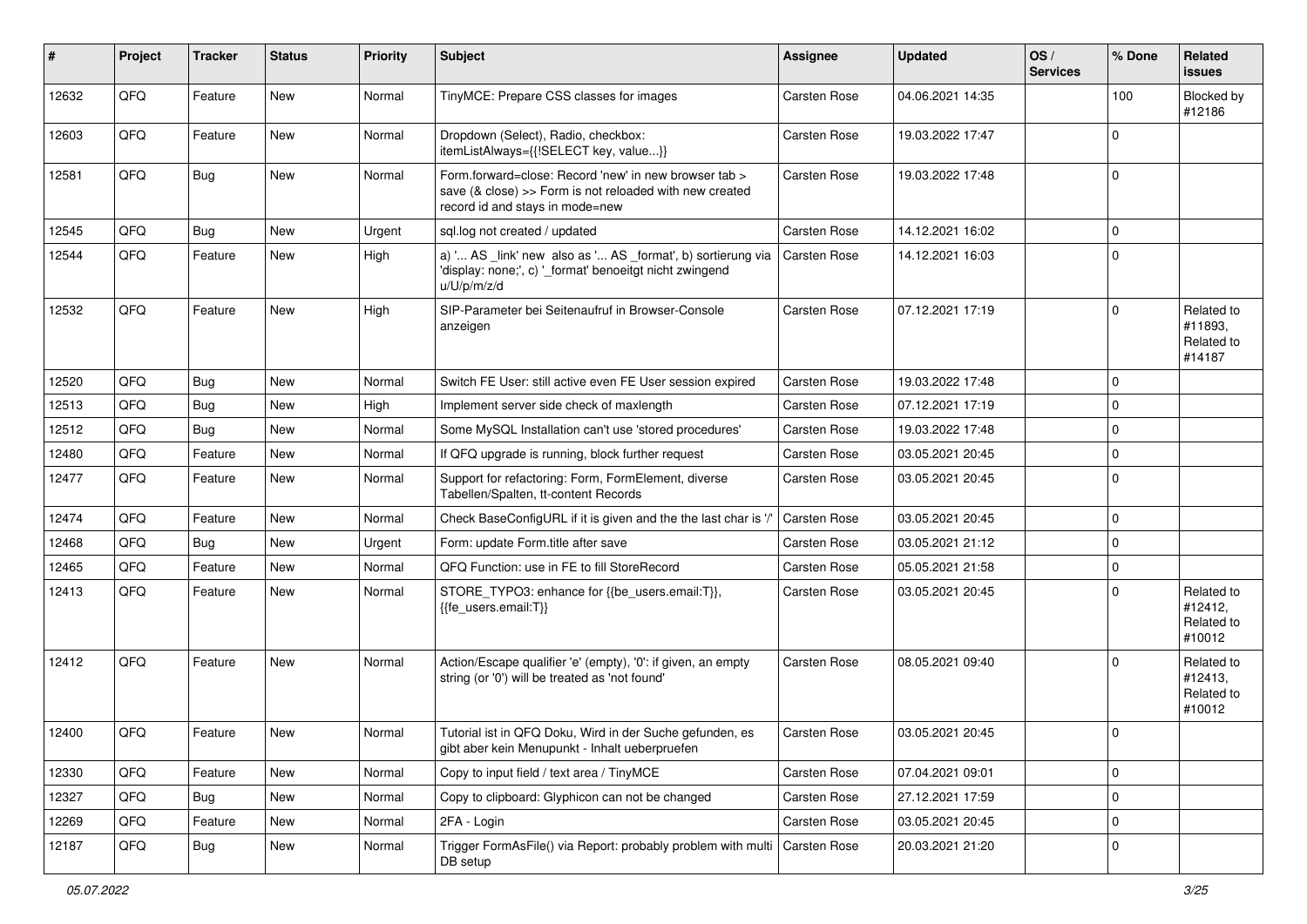| #     | Project | <b>Tracker</b> | <b>Status</b> | <b>Priority</b> | <b>Subject</b>                                                                                       | Assignee                                               | <b>Updated</b>   | OS/<br><b>Services</b> | % Done      | Related<br><b>issues</b>                      |                      |
|-------|---------|----------------|---------------|-----------------|------------------------------------------------------------------------------------------------------|--------------------------------------------------------|------------------|------------------------|-------------|-----------------------------------------------|----------------------|
| 12186 | QFQ     | Feature        | New           | High            | TinyMCE Config für Objekte                                                                           | Carsten Rose                                           | 07.12.2021 17:19 |                        | $\Omega$    | <b>Blocks</b><br>#12632                       |                      |
| 12163 | QFQ     | Feature        | New           | Normal          | Checkbox: table wrap                                                                                 | Carsten Rose                                           | 03.05.2021 20:51 |                        | $\Omega$    |                                               |                      |
| 12162 | QFQ     | Feature        | New           | Normal          | FE.type=sendmail: personalized mailing (several mails) via<br>template                               | Carsten Rose                                           | 03.05.2021 20:45 |                        | $\Omega$    |                                               |                      |
| 12146 | QFQ     | Feature        | New           | Normal          | Autocron Job: Anzeigen wann der naechste Job ausgefuehrt<br>wird, resp das er nicht ausgefuehrt wird | Carsten Rose                                           | 15.03.2021 15:23 |                        | $\mathbf 0$ |                                               |                      |
| 12133 | QFQ     | Bug            | New           | Normal          | NPM, phpSpreadSheet aktualisieren                                                                    | Carsten Rose                                           | 15.03.2021 09:04 |                        | $\Omega$    |                                               |                      |
| 12119 | QFQ     | Feature        | <b>New</b>    | Normal          | AS paged: error message missing if there ist no 'r' argument.                                        | Carsten Rose                                           | 03.05.2021 20:51 |                        | $\mathbf 0$ |                                               |                      |
| 12109 | QFQ     | Feature        | New           | Normal          | Donwload Link: Plain, SIP, Persistent Link, Peristent SIP -<br>new notation                          | Carsten Rose                                           | 03.05.2021 20:45 |                        | $\Omega$    | Related to<br>#12085                          |                      |
| 12045 | QFQ     | <b>Bug</b>     | New           | Normal          | templateGroup afterSave FE: Aufruf ohne<br>sglHonorFormElements funktioniert nicht                   | Carsten Rose                                           | 18.02.2021 16:33 |                        | $\Omega$    |                                               |                      |
| 12040 | QFQ     | Bug            | New           | Normal          | FE Mode 'hidden' für zwei FEs auf einer Zeile                                                        | Carsten Rose                                           | 18.02.2021 10:13 |                        | $\mathbf 0$ |                                               |                      |
| 12024 | QFQ     | Feature        | New           | Normal          | Excel Export: text columns by default decode<br>htmlspeciachar()                                     | Carsten Rose                                           | 17.02.2021 23:55 |                        | $\mathbf 0$ | Related to<br>#12022                          |                      |
| 12023 | QFQ     | Feature        | New           | Normal          | MySQL Stored Precdure: QDECODESPECIALCHAR()                                                          | Carsten Rose                                           | 16.02.2021 11:16 |                        | $\mathbf 0$ | Related to<br>#12022                          |                      |
| 11955 | QFQ     | Feature        | New           | Normal          | subrecord: new title option to set <th> attributes - e.g. to<br/>customize tablesorter options.</th> | attributes - e.g. to<br>customize tablesorter options. | Carsten Rose     | 03.05.2021 20:47       |             | $\Omega$                                      | Related to<br>#11775 |
| 11893 | QFQ     | Feature        | New           | High            | Broken SIP: a) only report one time, b) only report in main<br>column                                | Carsten Rose                                           | 12.05.2021 12:13 |                        | $\Omega$    | Related to<br>#12532,<br>Related to<br>#14187 |                      |
| 11775 | QFQ     | Feature        | New           | Normal          | Subrecord Tooltip pro Feld                                                                           | Carsten Rose                                           | 18.12.2020 15:22 |                        | $\mathbf 0$ | Related to<br>#11955                          |                      |
| 11752 | QFQ     | <b>Bug</b>     | <b>New</b>    | Normal          | checkbox renders multiple input elements with same name                                              | Carsten Rose                                           | 17.12.2020 14:58 |                        | $\mathbf 0$ | Related to<br>#11750                          |                      |
| 11747 | QFQ     | Feature        | New           | Normal          | Maintenance Page with Redirect                                                                       | Carsten Rose                                           | 03.05.2021 20:47 |                        | $\mathbf 0$ | Related to<br>#11741                          |                      |
| 11702 | QFQ     | Feature        | New           | Normal          | HTML Special Char makes no sense for 'allbut' if '&' is<br>forbidden                                 | Carsten Rose                                           | 07.12.2021 16:35 |                        | $\mathbf 0$ | Related to<br>#5112,<br>Related to<br>#14320  |                      |
| 11695 | QFQ     | <b>Bug</b>     | New           | Normal          | MultiForm required FE Error                                                                          | Carsten Rose                                           | 04.12.2020 13:34 |                        | $\mathbf 0$ |                                               |                      |
| 11668 | QFQ     | Bug            | New           | Normal          | Play function.sql - problem with mysql                                                               | Carsten Rose                                           | 03.05.2021 20:48 |                        | $\pmb{0}$   |                                               |                      |
| 11667 | QFQ     | <b>Bug</b>     | New           | Normal          | MySQL mariadb-server-10.3: Incorrect datetime value                                                  | Carsten Rose                                           | 03.05.2021 20:48 |                        | $\mathbf 0$ |                                               |                      |
| 11523 | QFQ     | Feature        | New           | Normal          | Mit dynamic Update erkennen, ob Upload gemacht wurde                                                 | Carsten Rose                                           | 13.11.2020 15:07 |                        | 0           | Related to<br>#9533                           |                      |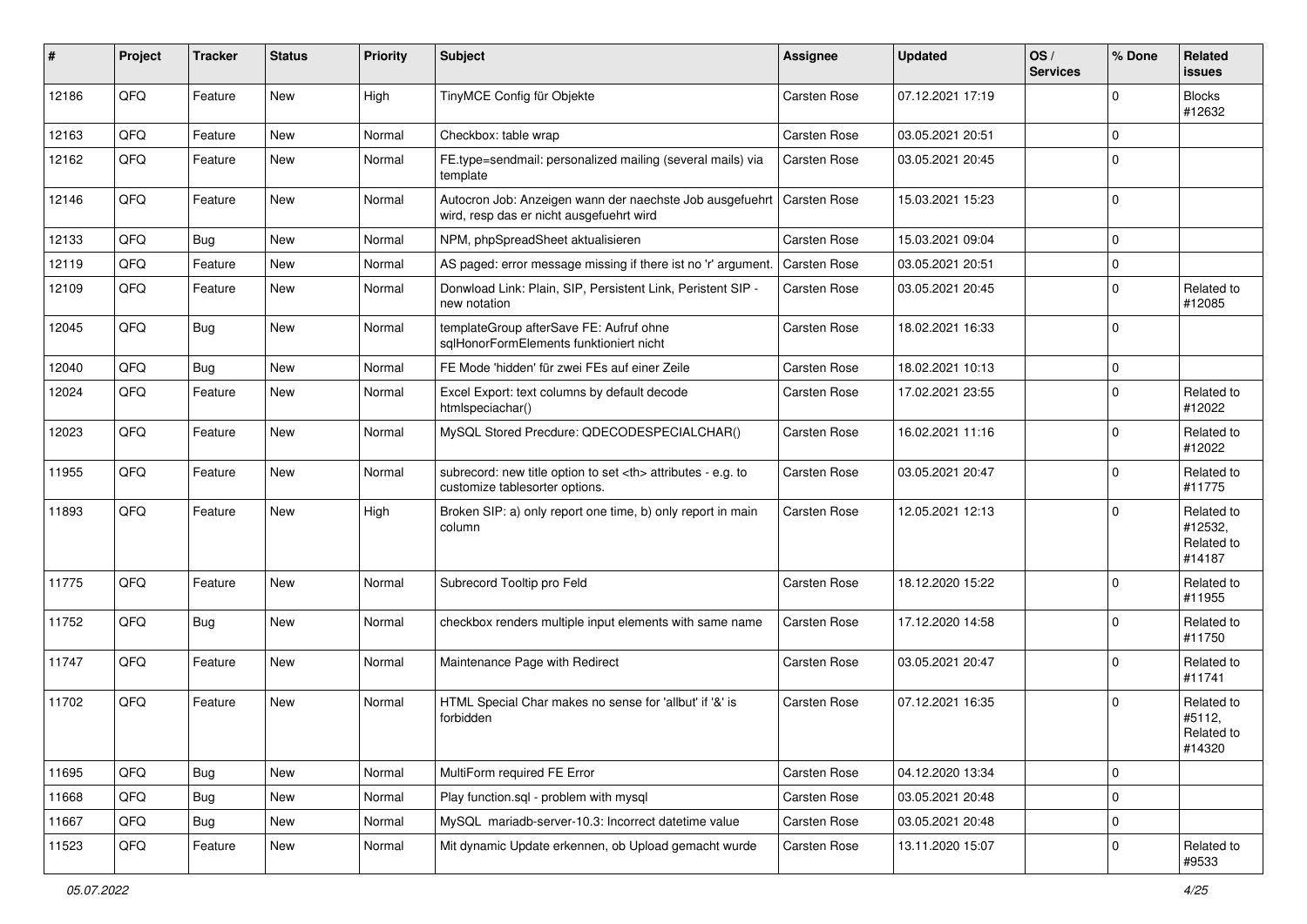| $\pmb{\#}$ | Project | <b>Tracker</b> | <b>Status</b> | <b>Priority</b> | <b>Subject</b>                                                                      | <b>Assignee</b>     | <b>Updated</b>   | OS/<br><b>Services</b> | % Done      | Related<br><b>issues</b>                                             |
|------------|---------|----------------|---------------|-----------------|-------------------------------------------------------------------------------------|---------------------|------------------|------------------------|-------------|----------------------------------------------------------------------|
| 11516      | QFQ     | Feature        | <b>New</b>    | Normal          | Multi Page Form (Previous/Next Buttons)                                             | Carsten Rose        | 16.03.2021 17:52 |                        | $\mathbf 0$ |                                                                      |
| 11504      | QFQ     | Feature        | New           | Normal          | Dynamic Update: Button text update for 'Save',' Close' &<br>'Delete'                | Carsten Rose        | 12.11.2020 23:44 |                        | $\mathbf 0$ |                                                                      |
| 11460      | QFQ     | Feature        | New           | Normal          | Easier creation of changelog: gitchangelog                                          | Carsten Rose        | 12.06.2021 10:20 |                        | $\mathbf 0$ | Related to<br>#13467                                                 |
| 11239      | QFQ     | Bug            | New           | Normal          | Radiobutton (plain): horizontales Rendern abhängig vom<br>Datentyp in der Datenbank | Carsten Rose        | 30.09.2020 18:37 |                        | $\Omega$    |                                                                      |
| 11080      | QFQ     | Feature        | New           | Normal          | Send MQTT messages                                                                  | Carsten Rose        | 29.08.2020 19:49 |                        | $\pmb{0}$   |                                                                      |
| 10996      | QFQ     | Feature        | New           | Normal          | Download video via sip: no seek                                                     | Carsten Rose        | 12.08.2020 14:18 |                        | $\mathbf 0$ |                                                                      |
| 10979      | QFQ     | Feature        | New           | Normal          | Ajax Calls an API - dataReport                                                      | Carsten Rose        | 11.05.2022 12:15 |                        | $\mathbf 0$ |                                                                      |
| 10976      | QFQ     | Feature        | <b>New</b>    | Normal          | Excel Export Verbesserungen                                                         | <b>Carsten Rose</b> | 06.08.2020 10:56 |                        | $\mathbf 0$ |                                                                      |
| 10937      | QFQ     | Bug            | New           | Normal          | Fehler mit abhängigen Select- Feldern beim Positionieren                            | Carsten Rose        | 12.11.2020 23:45 |                        | $\mathbf 0$ |                                                                      |
| 10819      | QFQ     | Feature        | New           | Normal          | Persistent SIP - second try                                                         | Carsten Rose        | 29.06.2020 23:02 |                        | $\mathbf 0$ | Related to<br>#6261                                                  |
| 10714      | QFQ     | Feature        | New           | Normal          | multi Table Form                                                                    | Carsten Rose        | 16.03.2021 18:44 |                        | $\mathbf 0$ |                                                                      |
| 10704      | QFQ     | Bug            | New           | Normal          | wkhtml problem rendering fullCalendar.js / fabric.js >><br>successor: puppeteer     | <b>Carsten Rose</b> | 12.11.2020 23:45 |                        | $\mathbf 0$ | Related to<br>#5024,<br>Related to<br>#4650,<br>Related to<br>#10715 |
| 10658      | QFQ     | <b>Bug</b>     | <b>New</b>    | Normal          | processReadOnly broken                                                              | <b>Carsten Rose</b> | 27.05.2020 17:55 |                        | $\Omega$    |                                                                      |
| 10640      | QFQ     | Bug            | New           | High            | TypeAhead Tag: FE editierbar trotz readOnly                                         | Carsten Rose        | 03.05.2021 21:12 |                        | $\mathbf 0$ | Related to<br>#7795                                                  |
| 10593      | QFQ     | Feature        | <b>New</b>    | Normal          | label2: text behind input element                                                   | Carsten Rose        | 16.05.2020 10:57 |                        | $\mathbf 0$ |                                                                      |
| 10588      | QFQ     | <b>Bug</b>     | New           | Normal          | typeahed Tag: Doku anpassen                                                         | Carsten Rose        | 12.11.2020 23:45 |                        | $\mathbf 0$ |                                                                      |
| 10508      | QFQ     | <b>Bug</b>     | New           | High            | Multi Form broken on Multi DB Instance                                              | Carsten Rose        | 03.05.2021 21:12 |                        | $\pmb{0}$   |                                                                      |
| 10506      | QFQ     | <b>Bug</b>     | New           | High            | Template Group broken on MultiDB instance                                           | <b>Carsten Rose</b> | 03.05.2021 21:12 |                        | $\mathbf 0$ | Related to<br>#10505                                                 |
| 10322      | QFQ     | Bug            | New           | Normal          | FormElement / Radio: missing column 'enum' >> FE not<br>reported                    | Carsten Rose        | 07.05.2020 09:37 |                        | $\mathbf 0$ |                                                                      |
| 10119      | QFQ     | Feature        | New           | Normal          | Dropdown (selectlist) & TypeAhead: format and catagorize<br>list                    | <b>Carsten Rose</b> | 07.05.2020 09:36 |                        | $\Omega$    |                                                                      |
| 10115      | QFQ     | Feature        | New           | Normal          | TypeAhead: static list                                                              | Carsten Rose        | 26.02.2020 16:42 |                        | 100         |                                                                      |
| 10082      | QFQ     | <b>Bug</b>     | <b>New</b>    | Normal          | FE.type=SELECT - 'sanatize' Class                                                   | Carsten Rose        | 07.05.2020 09:36 |                        | $\Omega$    | Related to<br>#10081                                                 |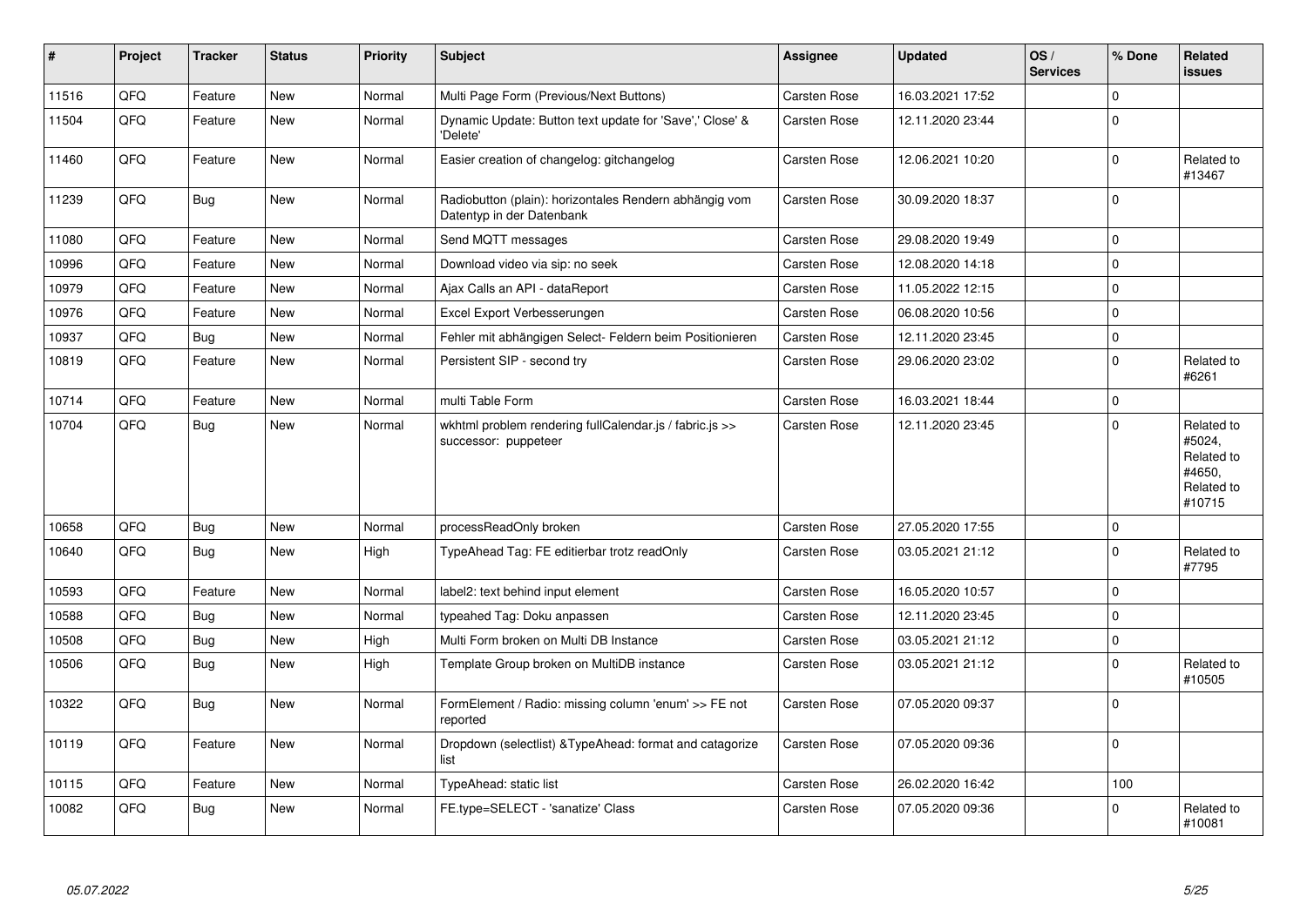| $\sharp$ | Project | <b>Tracker</b> | <b>Status</b> | <b>Priority</b> | <b>Subject</b>                                                                                                                        | <b>Assignee</b> | <b>Updated</b>   | OS/<br><b>Services</b> | % Done      | Related<br><b>issues</b>                                             |
|----------|---------|----------------|---------------|-----------------|---------------------------------------------------------------------------------------------------------------------------------------|-----------------|------------------|------------------------|-------------|----------------------------------------------------------------------|
| 10081    | QFQ     | <b>Bug</b>     | New           | High            | Stale record lock after 'forbidden' character                                                                                         | Carsten Rose    | 03.05.2021 21:12 |                        | $\Omega$    | Related to<br>#10082,<br>Related to<br>#9789                         |
| 10080    | QFQ     | Feature        | New           | Normal          | Popup on 'save' / 'close': configure dialog (answer<br>yes/no/cancle/)                                                                | Carsten Rose    | 28.03.2021 20:52 |                        | $\Omega$    | Is duplicate<br>of #12262                                            |
| 10014    | QFQ     | Feature        | New           | Normal          | Manual.rst: describe behaviour and process order of<br>fillStoreVar, slaveId, sqlBefore,                                              | Carsten Rose    | 01.02.2020 22:31 |                        | $\Omega$    |                                                                      |
| 9983     | QFQ     | Feature        | New           | Normal          | Report Notation: new keyword 'range'                                                                                                  | Carsten Rose    | 01.02.2020 15:55 |                        | $\Omega$    |                                                                      |
| 9927     | QFQ     | Feature        | New           | Normal          | QFQ Update: a) Update nur machen wenn BE User<br>eingeloggt ist., b) Bei Fehler genaue Meldung welcher<br>Updateschritt Probleme hat. | Carsten Rose    | 22.01.2020 12:59 |                        | $\Omega$    |                                                                      |
| 9811     | QFQ     | Feature        | New           | Normal          | Report: tag every n'th row                                                                                                            | Carsten Rose    | 01.02.2020 23:22 |                        | $\Omega$    |                                                                      |
| 9783     | QFQ     | <b>Bug</b>     | New           | Normal          | Email with special characters                                                                                                         | Carsten Rose    | 01.02.2020 23:22 |                        | $\Omega$    |                                                                      |
| 9781     | QFQ     | Feature        | New           | Normal          | Button: CSS class to make buttons smaller                                                                                             | Carsten Rose    | 01.02.2020 23:22 |                        | $\Omega$    |                                                                      |
| 9777     | QFQ     | Feature        | New           | Normal          | Logging QFQ Variables                                                                                                                 | Carsten Rose    | 16.12.2019 17:17 |                        | $\Omega$    |                                                                      |
| 9773     | QFQ     | <b>Bug</b>     | New           | Normal          | form.parameter.formModeGlobal=requiredOff                                                                                             | Carsten Rose    | 01.02.2020 15:56 |                        | $\Omega$    |                                                                      |
| 9707     | QFQ     | Feature        | New           | Normal          | SIP security: encode pageld and check pageld on decode                                                                                | Carsten Rose    | 01.02.2020 23:22 |                        | 0           |                                                                      |
| 9706     | QFQ     | Feature        | New           | Normal          | Multi File Upload (hidden template group)                                                                                             | Carsten Rose    | 01.02.2020 23:22 |                        | $\Omega$    | Related to<br>#7521,<br>Related to<br>#5562,<br>Related to<br>#13330 |
| 9602     | QFQ     | Feature        | New           | Normal          | Form definition as JSON                                                                                                               | Carsten Rose    | 01.02.2020 23:21 |                        | $\Omega$    | Related to<br>#9600                                                  |
| 9537     | QFQ     | Feature        | New           | Normal          | FormEditor: Edit fieldset in FrontEnd                                                                                                 | Carsten Rose    | 01.02.2020 23:22 |                        | $\mathbf 0$ |                                                                      |
| 9533     | QFQ     | <b>Bug</b>     | New           | Normal          | FE.type=upload: Check in 'beforeSave' if upload is given                                                                              | Carsten Rose    | 01.02.2020 23:22 |                        | $\Omega$    | Related to<br>#11523                                                 |
| 9531     | QFQ     | <b>Bug</b>     | New           | High            | FE File: Dynamic Update / modeSql / required detected<br>even it not set                                                              | Carsten Rose    | 11.06.2021 20:32 |                        | $\Omega$    | Related to<br>#12398                                                 |
| 9352     | QFQ     | Feature        | New           | Normal          | FE 'Native' fire slaveld, sqlAfter, sqlIns                                                                                            | Carsten Rose    | 01.02.2020 23:22 |                        | $\mathbf 0$ |                                                                      |
| 9348     | QFQ     | Feature        | New           | Normal          | defaultThumbnailSize: pre render thumbnails                                                                                           | Carsten Rose    | 12.06.2021 09:05 |                        | 0           |                                                                      |
| 9347     | QFQ     | <b>Bug</b>     | New           | High            | FE.type=upload with dynamic show/hidden: required not<br>detected                                                                     | Carsten Rose    | 12.06.2021 10:40 |                        | $\mathbf 0$ | Related to<br>#5305,<br>Related to<br>#12398                         |
| 9317     | QFQ     | <b>Bug</b>     | New           | Normal          | FE.type=note: with dynamic show/hidden an empty label<br>causes trouble                                                               | Carsten Rose    | 01.02.2020 23:22 |                        | 0           |                                                                      |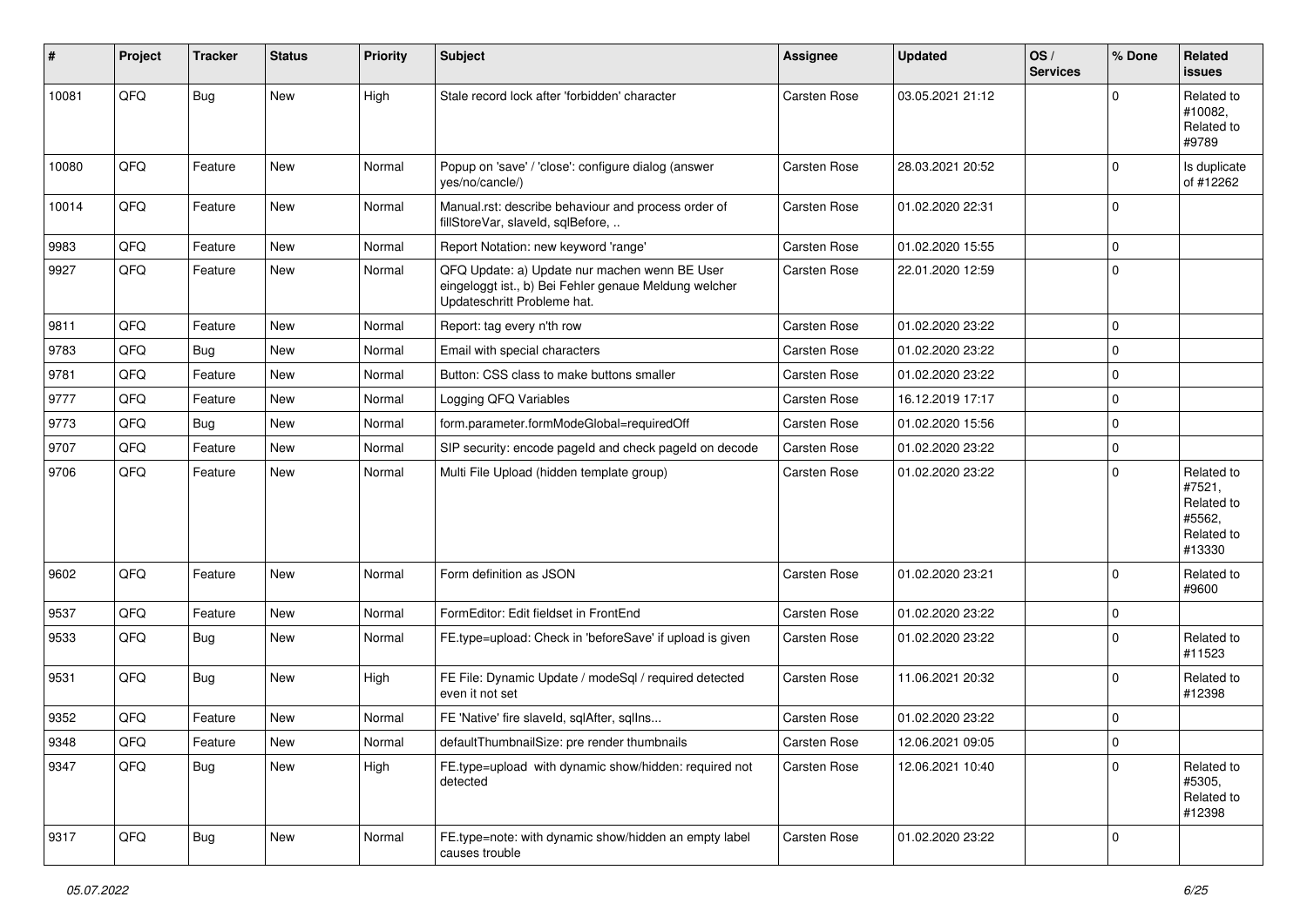| #    | Project | <b>Tracker</b> | <b>Status</b> | <b>Priority</b> | <b>Subject</b>                                                                                         | <b>Assignee</b> | <b>Updated</b>   | OS/<br><b>Services</b> | % Done              | Related<br><b>issues</b>  |
|------|---------|----------------|---------------|-----------------|--------------------------------------------------------------------------------------------------------|-----------------|------------------|------------------------|---------------------|---------------------------|
| 9275 | QFQ     | Bug            | <b>New</b>    | Normal          | autcron: t3 page, which takes to long to respond, is not<br>reported properly                          | Carsten Rose    | 01.02.2020 23:22 |                        | 100                 |                           |
| 9221 | QFQ     | Feature        | <b>New</b>    | Normal          | typeAhead: Zeichenlimite ausschalten                                                                   | Carsten Rose    | 29.06.2022 22:36 |                        | $\Omega$            |                           |
| 9208 | QFQ     | Feature        | New           | Normal          | Manage 'recent' records                                                                                | Carsten Rose    | 01.02.2020 23:22 |                        | $\mathbf 0$         |                           |
| 9177 | QFQ     | Bug            | <b>New</b>    | Normal          | Bug? QFQ tries to save an action FE, which has real<br>existing column name                            | Carsten Rose    | 01.02.2020 23:22 |                        | $\Omega$            |                           |
| 9136 | QFQ     | Feature        | <b>New</b>    | Normal          | Create ZIP files with dynamic PDFs                                                                     | Carsten Rose    | 01.02.2020 23:22 |                        | $\pmb{0}$           |                           |
| 9129 | QFQ     | Feature        | New           | Normal          | sqlValidate: Message as notification, not as error                                                     | Carsten Rose    | 01.02.2020 23:22 |                        | $\Omega$            | Related to<br>#9128       |
| 9128 | QFQ     | Feature        | <b>New</b>    | Normal          | Error Message: not replaced variables- a) replace back to<br>'{{', b) underline                        | Carsten Rose    | 01.02.2020 23:22 |                        | $\Omega$            | Related to<br>#9129       |
| 9127 | QFQ     | <b>Bug</b>     | <b>New</b>    | Normal          | Error Message: change 'roll over' color - text not readable                                            | Carsten Rose    | 01.02.2020 23:22 |                        | $\mathbf 0$         |                           |
| 9077 | QFQ     | <b>Bug</b>     | <b>New</b>    | Normal          | typeAheadSql: report broken SQL                                                                        | Carsten Rose    | 29.06.2022 22:35 |                        | $\Omega$            | Related to<br>#4018       |
| 9013 | QFQ     | <b>Bug</b>     | <b>New</b>    | Normal          | Error in Twig template not handled                                                                     | Carsten Rose    | 20.10.2021 13:43 |                        | 0                   |                           |
| 8975 | QFQ     | Feature        | <b>New</b>    | Normal          | Report Notation: 2.0                                                                                   | Carsten Rose    | 01.02.2020 23:22 |                        | $\Omega$            | Related to<br>#8963       |
| 8962 | QFQ     | Feature        | <b>New</b>    | High            | allow for form fields with identical names                                                             | Carsten Rose    | 03.05.2021 21:14 |                        | $\mathbf 0$         |                           |
| 8806 | QFQ     | Feature        | New           | Normal          | <b>SQL Function nl2br</b>                                                                              | Carsten Rose    | 01.02.2020 23:22 |                        | $\Omega$            |                           |
| 8719 | QFQ     | Feature        | <b>New</b>    | Normal          | extraButtonLock: add support for 0/1                                                                   | Carsten Rose    | 01.02.2020 23:22 |                        | $\mathbf 0$         |                           |
| 8702 | QFQ     | Feature        | <b>New</b>    | Normal          | Load Record which is locked: missing user info                                                         | Carsten Rose    | 11.12.2019 16:16 |                        | $\Omega$            | Related to<br>#9789       |
| 8668 | QFQ     | <b>Bug</b>     | <b>New</b>    | High            | Pill disabled: dyamic mode 'hidden' not respected - FE is still<br>required                            | Carsten Rose    | 03.05.2021 21:14 |                        | $\Omega$            |                           |
| 8431 | QFQ     | Bug            | New           | High            | autocron.php with wrong path                                                                           | Carsten Rose    | 03.05.2021 21:14 |                        | $\mathbf 0$         |                           |
| 8336 | QFQ     | Feature        | <b>New</b>    | Normal          | Form > modified > Close New: a) Optional disable popup, b)<br>custom text, c) mode on save: close stay | Carsten Rose    | 01.02.2020 23:22 |                        | $\mathbf 0$         | Related to<br>#8335       |
| 8217 | QFQ     | Feature        | <b>New</b>    | Normal          | if-elseif-else construct                                                                               | Carsten Rose    | 16.03.2021 18:41 |                        | $\Omega$            | Related to<br>#10716      |
| 8187 | QFQ     | Feature        | New           | Normal          | Subrecord: enable/hide new button - make new/edit/delete<br>customizeable.                             | Carsten Rose    | 06.03.2021 18:44 |                        | $\Omega$            | Related to<br>#11326      |
| 8089 | QFQ     | Feature        | New           | Normal          | Copy/Paste for FormElements                                                                            | Carsten Rose    | 01.02.2020 23:22 |                        | $\mathsf{O}\xspace$ |                           |
| 8083 | QFQ     | Bug            | New           | High            | FormEditor: primary table list does not respect<br>'indexDb={{indexData:Y}}'                           | Carsten Rose    | 03.05.2021 21:14 |                        | $\mathbf 0$         | Has<br>duplicate<br>#6678 |
| 8049 | QFQ     | <b>Bug</b>     | New           | Normal          | FE.type=note, column 'value': text moves some pixel to top<br>after save                               | Carsten Rose    | 01.02.2020 23:22 |                        | $\mathbf 0$         |                           |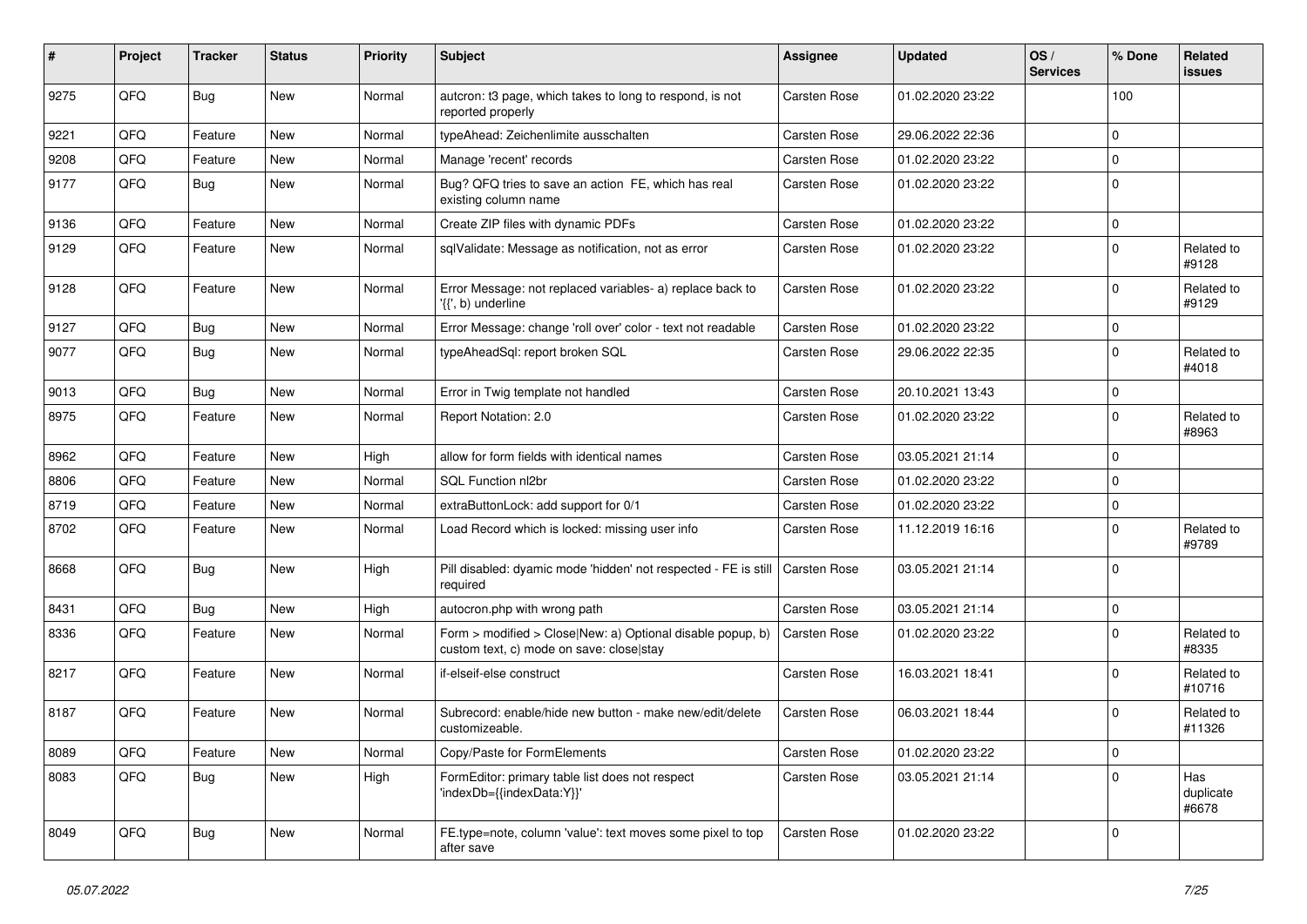| #    | Project | <b>Tracker</b> | <b>Status</b> | <b>Priority</b> | <b>Subject</b>                                                                                        | Assignee            | <b>Updated</b>   | OS/<br><b>Services</b> | % Done       | Related<br><b>issues</b> |
|------|---------|----------------|---------------|-----------------|-------------------------------------------------------------------------------------------------------|---------------------|------------------|------------------------|--------------|--------------------------|
| 7924 | QFQ     | Feature        | New           | Normal          | Radio/Checkbox with Tooltip                                                                           | Carsten Rose        | 01.02.2020 23:22 |                        | $\mathbf{0}$ |                          |
| 7920 | QFQ     | Feature        | New           | Normal          | FE: Syntax Highlight, Zeinlenumbruch                                                                  | Carsten Rose        | 01.02.2020 10:03 |                        | $\mathbf 0$  |                          |
| 7899 | QFQ     | Bug            | New           | High            | Fe.type=password / retype / required: always complain<br>about missing value                          | Carsten Rose        | 03.05.2021 21:14 |                        | $\mathbf 0$  |                          |
| 7890 | QFQ     | <b>Bug</b>     | New           | Normal          | FormElement 'required': extraButtonInfo not aligned                                                   | Carsten Rose        | 11.06.2021 21:17 |                        | $\mathbf 0$  | Related to<br>#11517     |
| 7850 | QFQ     | Feature        | New           | High            | Upload records: non 'pathFileName' column                                                             | <b>Carsten Rose</b> | 03.05.2021 21:14 |                        | $\mathbf 0$  |                          |
| 7812 | QFQ     | Feature        | New           | Normal          | FE 'Subrecord' - new option 'subrecordShowFilter',<br>'subrecordPaging'                               | Carsten Rose        | 01.02.2020 23:22 |                        | $\mathbf 0$  |                          |
| 7795 | QFQ     | Bug            | New           | Normal          | Readonly Form: Typeahead-Felder                                                                       | Carsten Rose        | 01.02.2020 23:22 |                        | $\mathbf 0$  | Related to<br>#10640     |
| 7685 | QFQ     | <b>Bug</b>     | New           | Normal          | Open FormElement from QFQ error message and save<br>modified record: error about missing {{formId:F}} | Carsten Rose        | 01.02.2020 23:22 |                        | $\mathbf 0$  |                          |
| 7683 | QFQ     | Feature        | New           | Normal          | Special column names in '{{ SELECT  AS _link }}' should<br>be detected                                | Carsten Rose        | 01.02.2020 23:21 |                        | $\mathbf 0$  |                          |
| 7681 | QFQ     | Feature        | New           | Normal          | Optional switch off 'check for modified record'                                                       | Carsten Rose        | 01.02.2020 23:21 |                        | $\mathbf 0$  |                          |
| 7660 | QFQ     | Feature        | New           | Normal          | IMAP: import mails to DB, move / delete mails                                                         | Carsten Rose        | 01.02.2020 09:52 |                        | $\mathbf 0$  |                          |
| 7650 | QFQ     | <b>Bug</b>     | New           | High            | Optional do not show 'required' sign on FormElement                                                   | Carsten Rose        | 03.05.2021 21:14 |                        | $\mathbf 0$  |                          |
| 7574 | QFQ     | Bug            | New           | Normal          | Substitute error: form element not reported / dont parse<br>Form.note                                 | Carsten Rose        | 01.02.2020 23:21 |                        | $\mathbf 0$  |                          |
| 7547 | QFQ     | Bug            | New           | Normal          | Error Message in afterSave: wrong parameter column<br>reported                                        | Carsten Rose        | 01.02.2020 23:22 |                        | $\mathbf 0$  |                          |
| 7524 | QFQ     | <b>Bug</b>     | New           | Normal          | QFQ throws a 'General Error' if 'fileadmin/protected/log/' is<br>not writeable                        | Carsten Rose        | 01.02.2020 23:22 |                        | $\mathbf 0$  |                          |
| 7521 | QFQ     | Feature        | New           | Normal          | TemplateGroup: fe.type=upload                                                                         | Carsten Rose        | 01.02.2020 23:21 |                        | $\mathbf 0$  | Related to<br>#9706      |
| 7520 | QFQ     | Feature        | New           | Normal          | QR Code:  AS _qr ( AS _link)                                                                          | Carsten Rose        | 01.02.2020 23:22 |                        | $\mathbf 0$  |                          |
| 7519 | QFQ     | Feature        | New           | Normal          | Select: Multi                                                                                         | Carsten Rose        | 01.02.2020 23:22 |                        | $\mathbf 0$  |                          |
| 7513 | QFQ     | Bug            | New           | Normal          | Radios not correct aligned                                                                            | Carsten Rose        | 01.02.2020 23:22 |                        | $\mathbf 0$  |                          |
| 7512 | QFQ     | <b>Bug</b>     | New           | Normal          | FE: inputType=number >> 'pattern' is not respected                                                    | Carsten Rose        | 01.02.2020 23:22 |                        | $\mathbf 0$  |                          |
| 7481 | QFQ     | Feature        | New           | Normal          | Detect 'BaseUrl' automatically                                                                        | Carsten Rose        | 01.02.2020 23:21 |                        | $\mathbf 0$  |                          |
| 7480 | QFQ     | Feature        | New           | Normal          | Record History (Undo / Redo)                                                                          | Carsten Rose        | 11.12.2019 16:16 |                        | $\mathbf 0$  | Related to<br>#2361      |
| 7342 | QFQ     | Feature        | New           | Normal          | add content $=$ hide this                                                                             | Carsten Rose        | 01.02.2020 23:21 |                        | $\mathbf 0$  |                          |
| 7280 | QFQ     | Feature        | New           | Normal          | recently used table                                                                                   | Carsten Rose        | 01.02.2020 23:21 |                        | $\mathbf 0$  |                          |
| 7261 | QFQ     | Bug            | New           | Normal          | Report pathFilename for user without path, only the filename                                          | Carsten Rose        | 01.02.2020 23:21 |                        | $\mathbf 0$  |                          |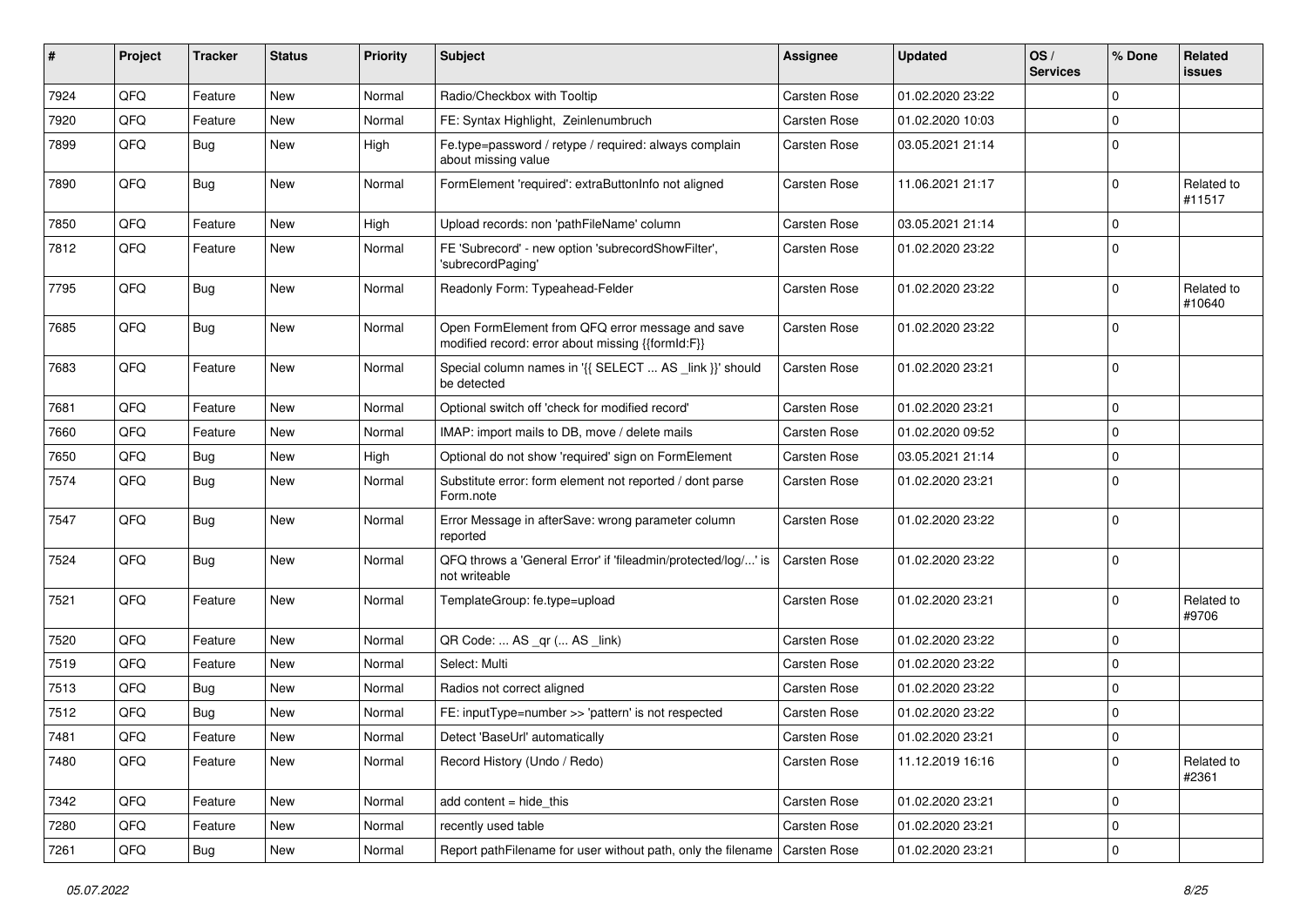| #    | Project | <b>Tracker</b> | <b>Status</b> | <b>Priority</b> | <b>Subject</b>                                                                                                             | <b>Assignee</b>     | <b>Updated</b>   | OS/<br><b>Services</b> | % Done      | Related<br><b>issues</b>                    |
|------|---------|----------------|---------------|-----------------|----------------------------------------------------------------------------------------------------------------------------|---------------------|------------------|------------------------|-------------|---------------------------------------------|
| 7239 | QFQ     | Feature        | <b>New</b>    | Normal          | TinyMCE: html tag whitelist                                                                                                | Carsten Rose        | 01.02.2020 23:21 |                        | $\mathbf 0$ | Related to<br>#14320                        |
| 7219 | QFQ     | Bug            | <b>New</b>    | Normal          | typeSheadSql / typeAheadSqlPrefetch: change to curly<br>braces                                                             | <b>Carsten Rose</b> | 01.02.2020 23:21 |                        | $\mathbf 0$ |                                             |
| 7175 | QFQ     | Feature        | New           | Normal          | Upload: md5 hash as filename                                                                                               | Carsten Rose        | 01.02.2020 23:21 |                        | $\Omega$    |                                             |
| 7119 | QFQ     | Feature        | <b>New</b>    | Normal          | Upload: scaleDownWidth, scaleDownHeight                                                                                    | <b>Carsten Rose</b> | 01.02.2020 23:21 |                        | $\mathbf 0$ |                                             |
| 7109 | QFQ     | Feature        | New           | Normal          | Dynamic Updates: row/element hide                                                                                          | Carsten Rose        | 01.02.2020 23:22 |                        | $\Omega$    | Has<br>duplicate<br>#4081                   |
| 7102 | QFQ     | Feature        | <b>New</b>    | Normal          | Comment sign in report: '#' and '--'                                                                                       | <b>Carsten Rose</b> | 01.02.2020 23:21 |                        | $\mathbf 0$ |                                             |
| 7099 | QFQ     | Feature        | New           | Normal          | Redesign FormEditor                                                                                                        | <b>Carsten Rose</b> | 01.02.2020 23:21 |                        | $\mathbf 0$ |                                             |
| 7014 | QFQ     | <b>Bug</b>     | New           | Normal          | Sending invalid emails succeeds when<br>debug.redirectAllMailTo is set                                                     | <b>Carsten Rose</b> | 01.02.2020 23:21 |                        | $\mathbf 0$ |                                             |
| 7002 | QFQ     | <b>Bug</b>     | <b>New</b>    | Normal          | Dynamic Update: row does not disappear / appear                                                                            | Carsten Rose        | 01.02.2020 23:22 |                        | $\mathbf 0$ |                                             |
| 6912 | QFQ     | <b>Bug</b>     | New           | Normal          | error Message Var 'deadline' already set in SIP - in Form<br>with FE.value={{deadline:R:::{{deadlinePeriod:Y}}}}           | Carsten Rose        | 01.02.2020 23:21 |                        | $\Omega$    |                                             |
| 6855 | QFQ     | Feature        | <b>New</b>    | Normal          | With {{feUser:U}}!={{feUser:T}}: Save / Delete: only possible<br>with {{feUserSave:U}}='yes' and '{{feUserDelete:U}}='yes' | <b>Carsten Rose</b> | 01.02.2020 23:21 |                        | $\mathbf 0$ |                                             |
| 6765 | QFQ     | Feature        | <b>New</b>    | Normal          | Moeglichkeit via QFQ eigene Logs zu schreiben                                                                              | <b>Carsten Rose</b> | 01.02.2020 23:21 |                        | $\mathbf 0$ |                                             |
| 6723 | QFQ     | Feature        | <b>New</b>    | Normal          | Report QFQ Installation and Version                                                                                        | <b>Carsten Rose</b> | 12.06.2021 09:07 |                        | $\mathbf 0$ |                                             |
| 6677 | QFQ     | Bug            | <b>New</b>    | Normal          | Error message FE Action Element: no/wrong FE reference<br>who cause the problem.                                           | <b>Carsten Rose</b> | 01.02.2020 23:21 |                        | $\mathbf 0$ |                                             |
| 6609 | OFQ     | Feature        | New           | Normal          | Formlet: JSON API erweitern                                                                                                | <b>Carsten Rose</b> | 01.02.2020 23:21 |                        | 50          |                                             |
| 6602 | QFQ     | Feature        | <b>New</b>    | Normal          | Formlet: in Report auf Mausklick ein mini-form oeffnen                                                                     | Carsten Rose        | 11.12.2019 16:16 |                        | $\mathbf 0$ |                                             |
| 6594 | QFQ     | Feature        | New           | Normal          | Excel: on download, check if there is a valid sip                                                                          | Carsten Rose        | 01.02.2020 23:21 |                        | $\mathbf 0$ |                                             |
| 6483 | QFQ     | <b>Bug</b>     | New           | Normal          | R Store funktioniert nicht bei 'Report Notation' im FE                                                                     | Carsten Rose        | 01.02.2020 23:21 |                        | $\mathbf 0$ |                                             |
| 6462 | QFQ     | <b>Bug</b>     | New           | Normal          | File Upload: Nutzlose Fehlermeldung wenn Datei zu gross                                                                    | Carsten Rose        | 01.02.2020 23:21 |                        | $\Omega$    | Related to<br>#6139                         |
| 6437 | QFQ     | Feature        | <b>New</b>    | Normal          | Neuer Mode Button bei FormElementen                                                                                        | Carsten Rose        | 01.02.2020 23:21 |                        | $\Omega$    | Related to<br>#9668,<br>Blocked by<br>#9678 |
| 6292 | QFQ     | Feature        | <b>New</b>    | Normal          | Download: File speichern mit Hash aber original Filename in<br>der Datenbank vermerken fuer Downloads                      | Carsten Rose        | 01.02.2020 23:21 |                        | $\Omega$    |                                             |
| 6289 | QFQ     | Feature        | <b>New</b>    | Normal          | Form: Log                                                                                                                  | <b>Carsten Rose</b> | 01.02.2020 23:21 |                        | $\mathbf 0$ |                                             |
| 6261 | QFQ     | Feature        | New           | Normal          | Persistent SIP                                                                                                             | Carsten Rose        | 12.06.2021 09:07 |                        | $\Omega$    | Related to<br>#10819                        |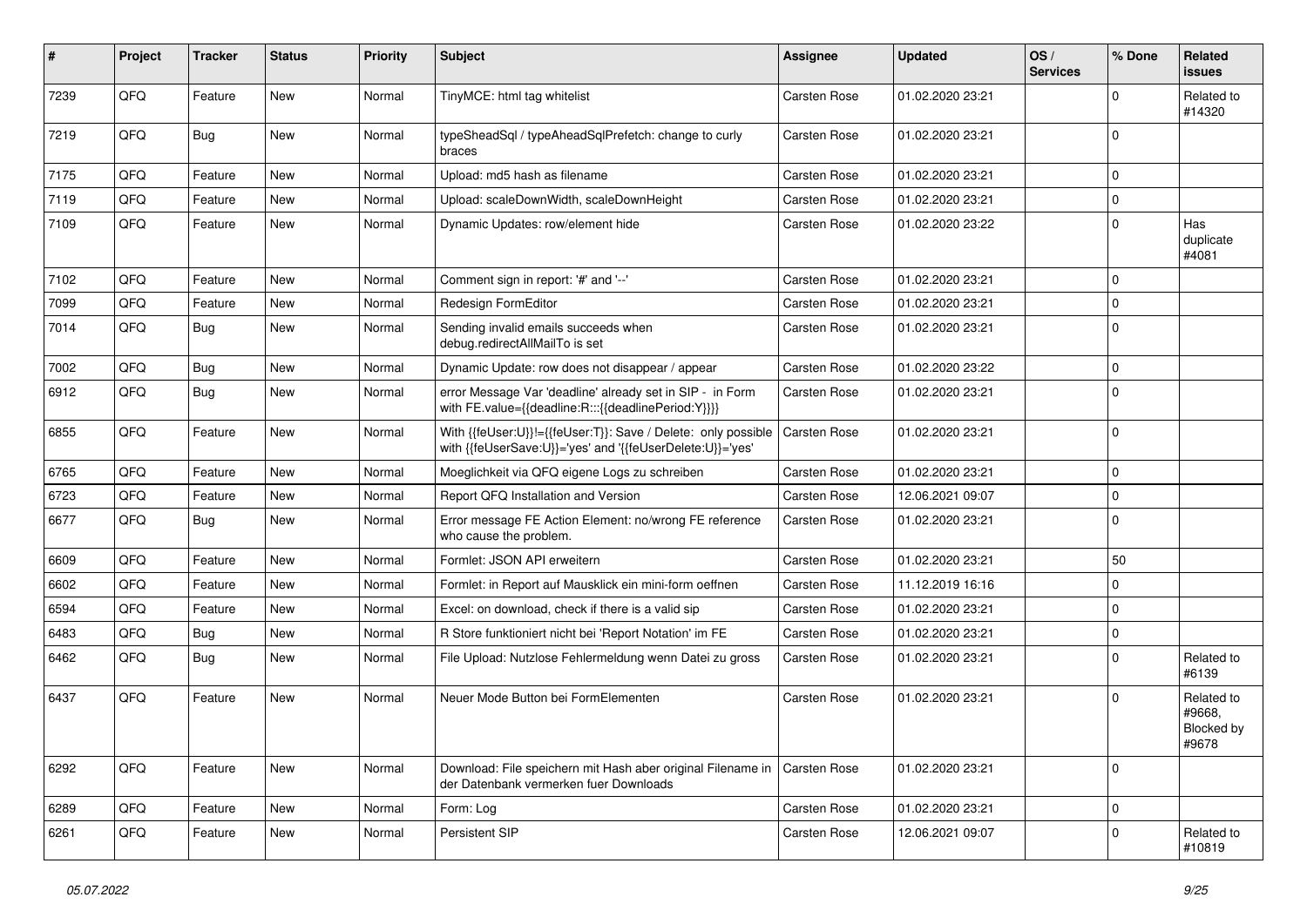| #    | Project | <b>Tracker</b> | <b>Status</b> | <b>Priority</b> | <b>Subject</b>                                                                                         | <b>Assignee</b>     | <b>Updated</b>   | OS/<br><b>Services</b> | % Done      | Related<br><b>issues</b>                    |
|------|---------|----------------|---------------|-----------------|--------------------------------------------------------------------------------------------------------|---------------------|------------------|------------------------|-------------|---------------------------------------------|
| 5782 | QFQ     | Feature        | <b>New</b>    | Normal          | NextCloud API                                                                                          | Carsten Rose        | 01.02.2020 10:02 |                        | $\Omega$    |                                             |
| 5715 | QFQ     | Feature        | New           | High            | PDF Caching                                                                                            | Carsten Rose        | 03.05.2021 21:14 |                        | $\Omega$    | Related to<br>#5851,<br>Related to<br>#6357 |
| 5576 | QFQ     | <b>Bug</b>     | <b>New</b>    | Normal          | Using MySQL 'DROP' requires privilege - wich is not really<br>necessary.                               | Carsten Rose        | 01.02.2020 23:21 |                        | $\Omega$    |                                             |
| 5559 | QFQ     | <b>Bug</b>     | <b>New</b>    | Normal          | FE.type = Upload: 'accept' might contain variables                                                     | Carsten Rose        | 11.05.2020 21:23 |                        | $\mathbf 0$ |                                             |
| 5459 | QFQ     | Bug            | <b>New</b>    | High            | Multi DB: spread system tables between 'QFQ' and<br>'Data'-DB                                          | Carsten Rose        | 03.05.2021 21:14 |                        | $\mathbf 0$ | Related to<br>#4720                         |
| 5345 | QFQ     | Feature        | <b>New</b>    | Normal          | Report: UPDATE / INSERT / DELETE statements should<br>trigger subqueries, depending on the result.     | Carsten Rose        | 27.05.2020 16:11 |                        | $\mathbf 0$ |                                             |
| 5305 | QFQ     | Bug            | New           | Normal          | Upload FormElement: nicht disabled by readonly Form                                                    | <b>Carsten Rose</b> | 16.06.2021 13:43 |                        | $\Omega$    | Related to<br>#9347,<br>Related to<br>#9834 |
| 5221 | QFQ     | Bug            | <b>New</b>    | High            | Download Dialog: Bleibt stehen in FF wenn Datei<br>automatisch gespeichert wird.                       | Carsten Rose        | 03.05.2021 21:14 |                        | $\Omega$    |                                             |
| 5131 | QFQ     | Feature        | New           | Normal          | Activate Spin Gear ('wait/busy' indicator) via LINK attribute                                          | <b>Carsten Rose</b> | 01.02.2020 23:21 |                        | $\mathbf 0$ |                                             |
| 4756 | QFQ     | <b>Bug</b>     | New           | Normal          | Form dirty even nothing changes                                                                        | Carsten Rose        | 11.12.2019 16:16 |                        | $\mathbf 0$ |                                             |
| 4413 | QFQ     | Feature        | New           | Normal          | fieldset: show/hidden, modeSql, dynamicUpdate                                                          | Carsten Rose        | 09.02.2022 15:19 |                        | $\mathbf 0$ |                                             |
| 4250 | QFQ     | Feature        | New           | Normal          | AutoCron in QFQ via PHP                                                                                | <b>Carsten Rose</b> | 01.02.2020 23:21 |                        | $\mathbf 0$ | Related to<br>#3292,<br>Related to<br>#3291 |
| 4082 | QFQ     | Feature        | <b>New</b>    | Normal          | Dynamic Update: modeSql - useful default                                                               | Carsten Rose        | 01.02.2020 23:22 |                        | $\Omega$    |                                             |
| 4050 | QFQ     | Feature        | New           | Normal          | sql.log: 1) FormElement ID which causes a specific action,<br>2) Result in the same row.               | <b>Carsten Rose</b> | 15.04.2020 11:35 |                        | $\Omega$    | Related to<br>#5458                         |
| 4023 | QFQ     | Feature        | <b>New</b>    | Normal          | prepared statements - FE action: salveld, sglInsert,<br>sqlUpdate, sqlDelete, sqlBefore, sqlAfter      | Carsten Rose        | 11.12.2019 16:15 |                        | $\Omega$    |                                             |
| 4018 | QFQ     | Feature        | New           | Normal          | typeahead: long query parameter / answer triggers 'Attack<br>detected' and purges current SIP storage. | Carsten Rose        | 29.06.2022 22:46 |                        | $\Omega$    | Related to<br>#9077                         |
| 3727 | QFQ     | Feature        | New           | High            | Security: Session Hijacking erschweren                                                                 | <b>Carsten Rose</b> | 03.05.2021 21:14 |                        | $\mathbf 0$ |                                             |
| 3547 | QFQ     | Bug            | New           | Normal          | FE of type 'note' causes writing of empty fields.                                                      | Carsten Rose        | 01.02.2020 23:21 |                        | $\mathbf 0$ |                                             |
| 3504 | QFQ     | Feature        | New           | Normal          | Logging: welche Action FEs werden wann wie ausgefuehrt                                                 | Carsten Rose        | 01.02.2020 23:21 |                        | $\Omega$    | Related to<br>#5458,<br>Related to<br>#4092 |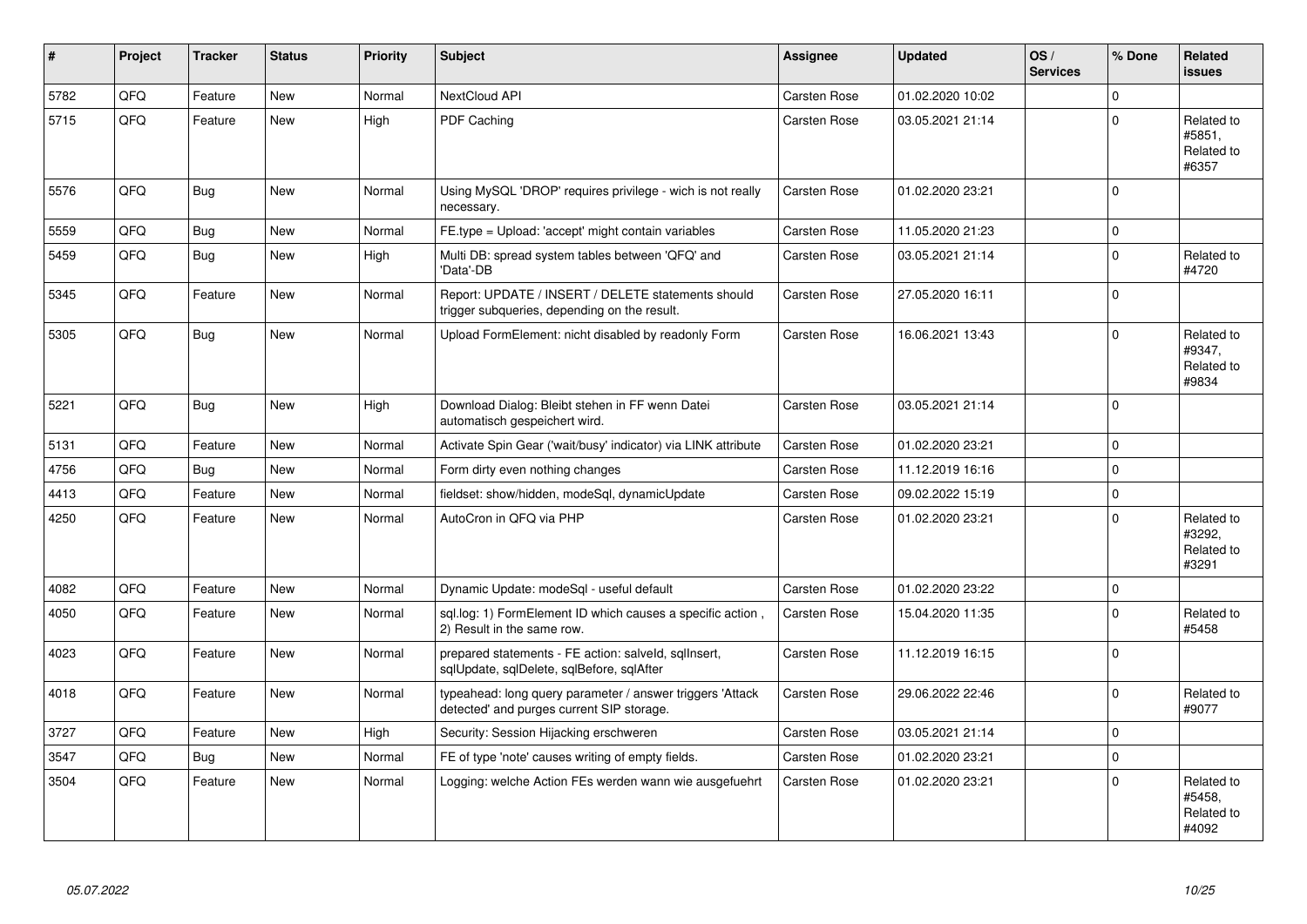| $\sharp$ | Project | <b>Tracker</b> | <b>Status</b> | <b>Priority</b> | <b>Subject</b>                                                           | <b>Assignee</b> | <b>Updated</b>   | OS/<br><b>Services</b> | % Done      | Related<br><b>issues</b>                                              |
|----------|---------|----------------|---------------|-----------------|--------------------------------------------------------------------------|-----------------|------------------|------------------------|-------------|-----------------------------------------------------------------------|
| 3432     | QFQ     | Feature        | <b>New</b>    | Normal          | subrecord: dynamicUpdate                                                 | Carsten Rose    | 11.06.2020 21:10 |                        | $\Omega$    | Related to<br>#5691                                                   |
| 2361     | QFQ     | Feature        | New           | Normal          | Logging wer/wann/wo welches Formular aufgerufen hat                      | Carsten Rose    | 11.12.2019 16:15 |                        | $\mathbf 0$ | Related to<br>#4432,<br>Related to<br>#7480                           |
| 13647    | QFQ     | <b>Bug</b>     | <b>New</b>    | Normal          | Autofocus funktioniert nicht auf Chrome                                  | Benjamin Baer   | 19.03.2022 17:44 |                        | $\mathbf 0$ |                                                                       |
| 13528    | QFQ     | <b>Bug</b>     | <b>New</b>    | Normal          | gfg.io > releases: es wird kein neues Release angelegt                   | Benjamin Baer   | 19.03.2022 17:46 |                        | $\Omega$    |                                                                       |
| 12556    | QFQ     | Feature        | <b>New</b>    | Normal          | Pills Title: colored = static or dynamic on allrequiredgiven             | Benjamin Baer   | 19.03.2022 17:49 |                        | $\Omega$    |                                                                       |
| 12490    | QFQ     | Feature        | New           | Normal          | Loading Plugins in QFQ - see what tinymce does. (lazy<br>loading)        | Benjamin Baer   | 08.06.2022 10:37 |                        | $\Omega$    | Related to<br>#12611,<br>Related to<br>#10013,<br>Related to<br>#7732 |
| 12476    | QFQ     | Feature        | New           | Normal          | clearMe: a) should trigger 'dirty', b) sticky on textarea resize         | Benjamin Baer   | 04.01.2022 08:40 |                        | $\mathbf 0$ | Related to<br>#9528                                                   |
| 11237    | QFQ     | <b>Bug</b>     | New           | High            | Radiobutton / parameter.buttonClass= btn-default - kein dirty<br>Trigger | Benjamin Baer   | 03.05.2021 21:12 |                        | $\Omega$    | Related to<br>#10766                                                  |
| 11057    | QFQ     | <b>Bug</b>     | <b>New</b>    | High            | Checkboxes ohne span.checkmark im Report werden<br>ausgeblendet          | Benjamin Baer   | 03.05.2021 21:12 |                        | $\mathbf 0$ | Related to<br>#11039                                                  |
| 14185    | QFQ     | Feature        | <b>New</b>    | Normal          | External/Autocron.php - better suitable directory                        | Support: System | 28.05.2022 11:03 |                        | $\mathbf 0$ |                                                                       |
| 12156    | QFQ     | Feature        | <b>New</b>    | Normal          | Form: Optional disable 'leave page'                                      |                 | 03.05.2021 20:45 |                        | $\mathbf 0$ |                                                                       |
| 12135    | QFQ     | Feature        | New           | Normal          | Subrecord: Notiz                                                         |                 | 24.04.2021 16:58 |                        | $\pmb{0}$   |                                                                       |
| 12039    | QFQ     | Feature        | New           | Normal          | Missing htmlSpecialChar() in pre processing on form submit               |                 | 18.02.2021 00:09 |                        | $\Omega$    | Related to<br>#14320                                                  |
| 12038    | QFQ     | Feature        | New           | Normal          | a) STORE_VAR: filenameOnlyStripUniq, b) SP:<br>QSTRIPUNIQ()              |                 | 17.02.2021 23:55 |                        | $\Omega$    |                                                                       |
| 11850    | QFQ     | Feature        | New           | Urgent          | Wizard Form: basierend auf einer Tabelle eine Form<br>anlegen.           |                 | 03.05.2021 21:12 |                        | $\mathbf 0$ | <b>Blocked by</b><br>#8082                                            |
| 11716    | QFQ     | Feature        | New           | Normal          | Form an beliebiger Stelle im Report anzeigen                             |                 | 09.12.2020 09:47 |                        | $\mathbf 0$ |                                                                       |
| 11715    | QFQ     | <b>Bug</b>     | New           | Normal          | acceptZeroAsRequired and requiredOffButMark do not<br>coincide           |                 | 08.12.2020 12:13 |                        | $\Omega$    |                                                                       |
| 11535    | QFQ     | Feature        | New           | Normal          | Ability to create SQL columns in frontend QFQ forms                      |                 | 17.11.2020 12:11 |                        | $\mathbf 0$ |                                                                       |
| 11534    | QFQ     | Feature        | New           | Normal          | Report: Action on selected rows - Table batchprocessing<br>feature       |                 | 18.11.2020 08:15 |                        | $\mathbf 0$ |                                                                       |
| 11522    | QFQ     | <b>Bug</b>     | New           | Normal          | Aus/Einblenden von Reitern                                               |                 | 13.11.2020 14:58 |                        | $\mathbf 0$ |                                                                       |
| 11195    | QFQ     | <b>Bug</b>     | New           | Low             | Dynamic Update: Note not updated if new text is empty<br>(v20.4)         |                 | 25.09.2020 11:14 |                        | 0           |                                                                       |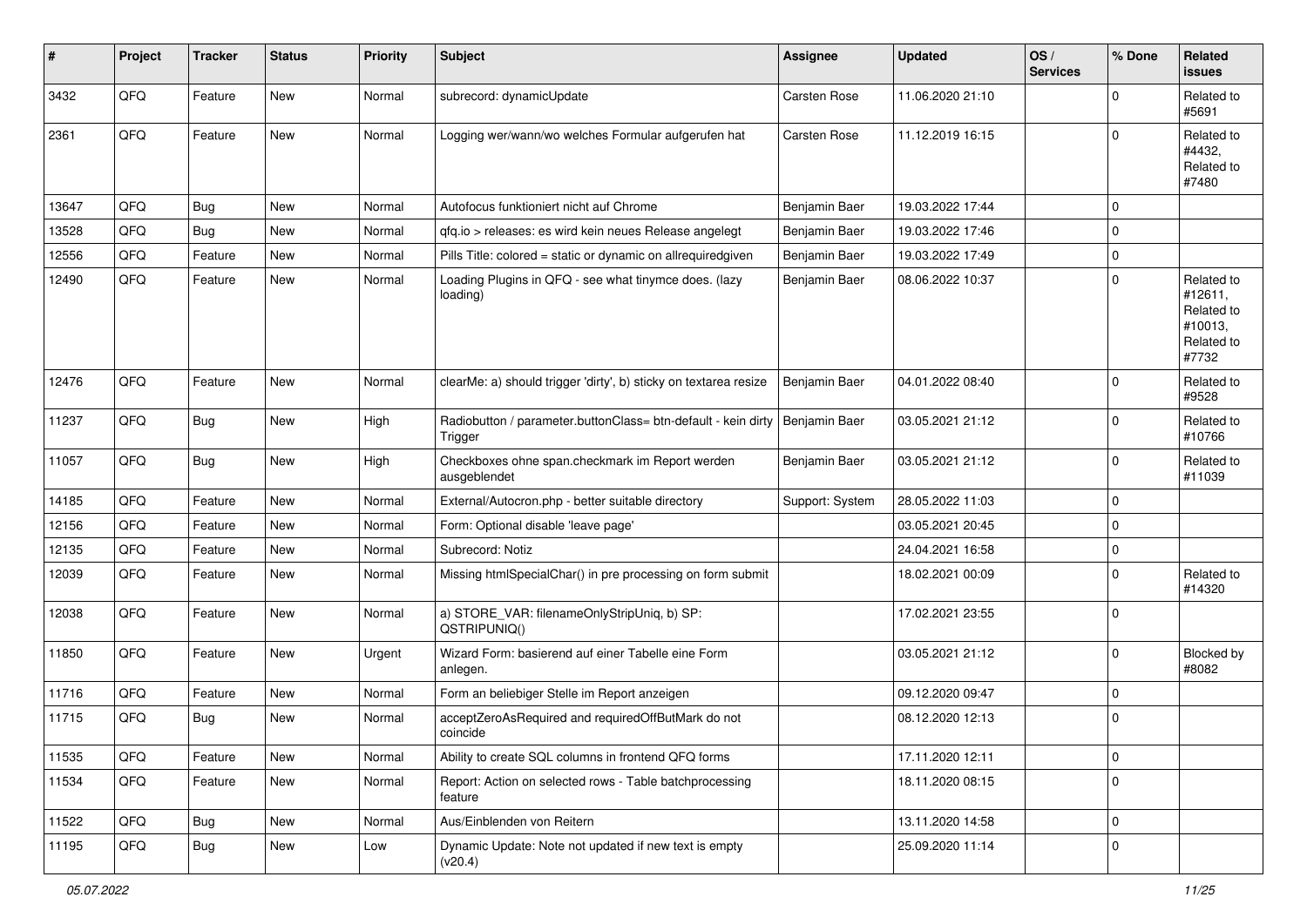| #     | Project | <b>Tracker</b> | <b>Status</b> | <b>Priority</b> | <b>Subject</b>                                                             | Assignee            | <b>Updated</b>   | OS/<br><b>Services</b> | % Done      | Related<br>issues                             |
|-------|---------|----------------|---------------|-----------------|----------------------------------------------------------------------------|---------------------|------------------|------------------------|-------------|-----------------------------------------------|
| 10890 | QFQ     | <b>Bug</b>     | <b>New</b>    | Normal          | AutoCron hangs                                                             |                     | 20.07.2020 13:56 |                        | $\mathbf 0$ |                                               |
| 10874 | QFQ     | Feature        | <b>New</b>    | Normal          | Erstellen eines Foreign Keys in der Tabelle "FormElement"                  |                     | 13.07.2020 10:11 |                        | $\mathbf 0$ |                                               |
| 10766 | QFQ     | <b>Bug</b>     | <b>New</b>    | High            | Radiobutton / parameter.buttonClass=btn-default: dynamic<br>update         |                     | 03.05.2021 21:12 |                        | $\Omega$    | Related to<br>#11237                          |
| 10763 | QFQ     | Feature        | <b>New</b>    | Normal          | form accessed and submitted despite logout?                                |                     | 16.06.2020 11:43 |                        | $\mathbf 0$ |                                               |
| 10759 | QFQ     | Bug            | New           | Normal          | emptyMeansNull - Feld falsch aktualisiert                                  |                     | 12.11.2020 23:45 |                        | $\mathbf 0$ |                                               |
| 10384 | QFQ     | Feature        | <b>New</b>    | Normal          | Parameter Exchange QFQ Instances                                           |                     | 07.05.2020 09:38 |                        | $\mathbf 0$ |                                               |
| 10345 | QFQ     | Feature        | New           | Normal          | Templates - Patterns QFQ Style                                             |                     | 03.05.2021 21:01 |                        | $\mathbf 0$ | Related to<br>#10713                          |
| 10324 | QFQ     | <b>Bug</b>     | New           | Normal          | Excel Export mit Template funktioniert nur, wenn Template<br>vor uid kommt |                     | 30.03.2020 11:20 |                        | $\mathbf 0$ | Related to<br>#10257                          |
| 10114 | QFQ     | Feature        | <b>New</b>    | High            | Symbol (Link): 'G:' (Glyphicon) replaced by 'i:' (icon)                    |                     | 07.12.2021 17:19 |                        | $\Omega$    | Related to<br>#3797,<br>Related to<br>#4194   |
| 9855  | QFQ     | <b>Bug</b>     | New           | Normal          | <b>Required Check</b>                                                      |                     | 01.02.2020 15:56 |                        | $\mathbf 0$ |                                               |
| 9853  | QFQ     | Feature        | New           | Normal          | Check das SQL / QFQ / Mail Logfile geschrieben wird                        |                     | 09.01.2020 11:15 |                        | $\mathbf 0$ |                                               |
| 13943 | QFQ     | <b>Bug</b>     | Priorize      | Normal          | unable to find formgroup                                                   | Enis Nuredini       | 28.05.2022 11:03 |                        | $\mathbf 0$ |                                               |
| 13900 | QFQ     | Feature        | Priorize      | Normal          | Selenium: Check das Cookie/PDF funktioniert                                | Enis Nuredini       | 25.03.2022 12:45 |                        | $\mathbf 0$ |                                               |
| 10569 | QFQ     | Feature        | Priorize      | Normal          | link blank more safe                                                       | Enis Nuredini       | 25.03.2022 12:44 |                        | $\mathbf 0$ |                                               |
| 14371 | QFQ     | Feature        | Priorize      | Normal          | <b>LDAP via REPORT</b>                                                     | Carsten Rose        | 19.06.2022 16:37 |                        | $\mathbf 0$ |                                               |
| 14290 | QFQ     | Feature        | Priorize      | Normal          | FormEditor: Show Table Definition                                          | Carsten Rose        | 19.06.2022 16:37 |                        | $\mathbf 0$ |                                               |
| 14283 | QFQ     | <b>Bug</b>     | Priorize      | Normal          | HEIC / HEIF convert doesn't trigger                                        | Carsten Rose        | 19.06.2022 16:37 |                        | $\mathbf 0$ |                                               |
| 12504 | QFQ     | Feature        | Priorize      | Normal          | sql.log: report fe.id                                                      | Carsten Rose        | 05.05.2021 22:09 |                        | $\mathbf 0$ |                                               |
| 12503 | QFQ     | Feature        | Priorize      | Normal          | Detect dangerous UPDATE statement with missing WHERE                       | Carsten Rose        | 05.05.2021 22:09 |                        | $\Omega$    |                                               |
| 12452 | QFQ     | Feature        | Priorize      | Normal          | BaseURL: alsways with '/' at the end                                       | Carsten Rose        | 19.06.2022 13:45 |                        | $\mathbf 0$ | Related to<br>#10782                          |
| 12325 | QFQ     | <b>Bug</b>     | Priorize      | Normal          | MultiDB form.dblndex not working for report syntax                         | Carsten Rose        | 07.09.2021 13:37 |                        | $\Omega$    | Related to<br>#12145,<br>Related to<br>#12314 |
| 11320 | QFQ     | Feature        | Priorize      | Normal          | Typo3 Version 10 support                                                   | Carsten Rose        | 05.05.2021 22:09 |                        | $\mathbf 0$ |                                               |
| 10015 | QFQ     | Feature        | Priorize      | Normal          | Monospace in Textarea                                                      | <b>Carsten Rose</b> | 03.02.2020 13:40 |                        | $\mathbf 0$ |                                               |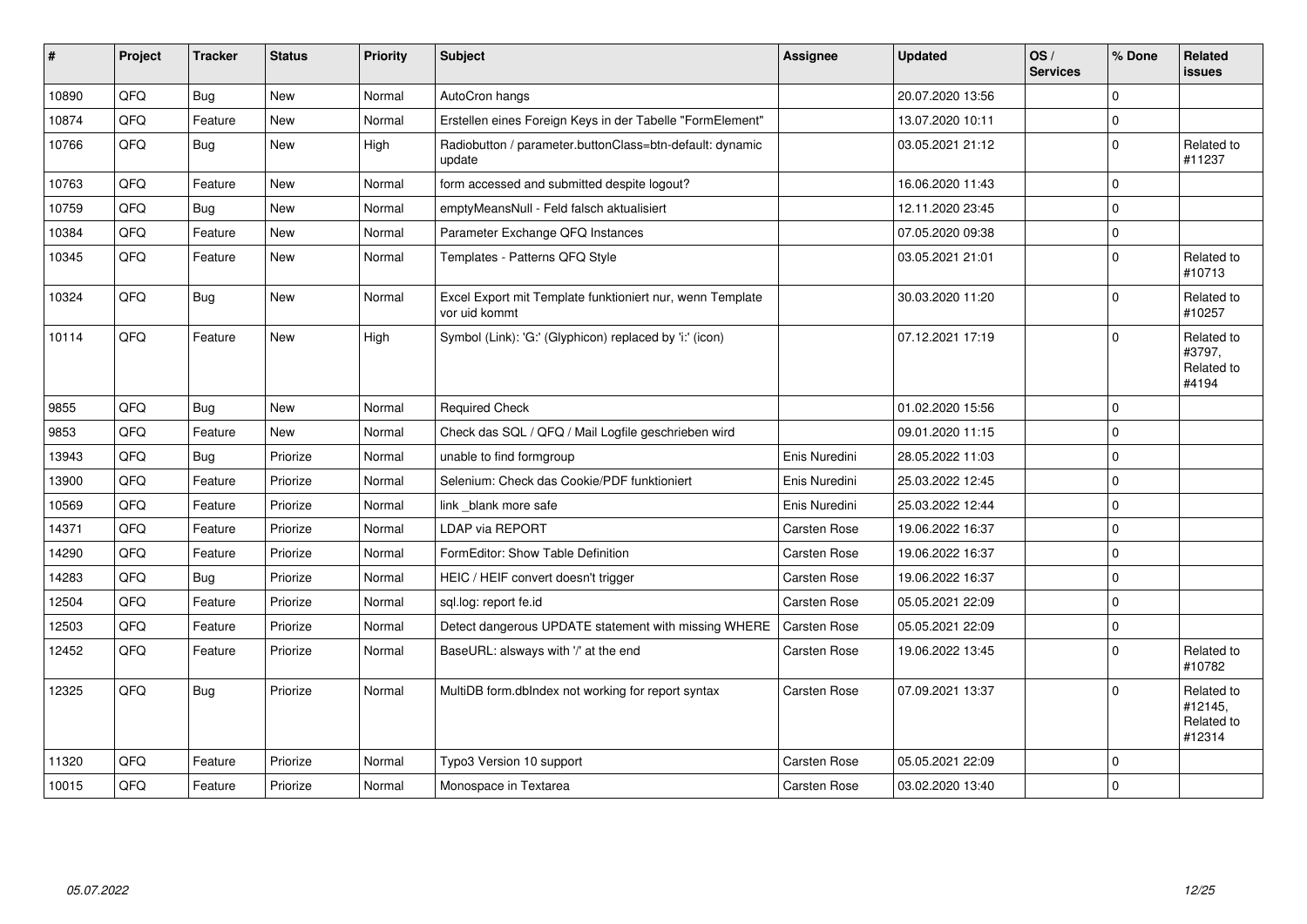| $\vert$ # | Project | <b>Tracker</b> | <b>Status</b> | <b>Priority</b> | Subject                                                                                                  | <b>Assignee</b> | <b>Updated</b>   | OS/<br><b>Services</b> | % Done      | Related<br><b>issues</b>                                                |
|-----------|---------|----------------|---------------|-----------------|----------------------------------------------------------------------------------------------------------|-----------------|------------------|------------------------|-------------|-------------------------------------------------------------------------|
| 10012     | QFQ     | Feature        | Priorize      | Normal          | redirectAllMailTo: {{beEmail:T}}                                                                         | Carsten Rose    | 08.05.2021 09:54 |                        | $\Omega$    | Related to<br>#12412,<br>Related to<br>#12413,<br>Related to<br>#10011  |
| 10011     | QFQ     | Feature        | Priorize      | Normal          | Offer new STORE_TYPO3 Variable 'beUser', 'beEmail'                                                       | Carsten Rose    | 08.05.2021 09:51 |                        | $\Omega$    | Related to<br>#10012,<br>Related to<br>#12511                           |
| 10005     | QFQ     | Feature        | Priorize      | Normal          | Report / special column name:  AS _calendar                                                              | Carsten Rose    | 03.06.2020 17:28 |                        | $\mathbf 0$ |                                                                         |
| 9975      | QFQ     | <b>Bug</b>     | Priorize      | Normal          | Dropdown Menu: 'r:3' broken                                                                              | Carsten Rose    | 01.02.2020 10:13 |                        | $\mathbf 0$ |                                                                         |
| 9968      | QFQ     | Feature        | Priorize      | Normal          | Tooltip in Links for Developer                                                                           | Carsten Rose    | 01.02.2020 23:17 |                        | $\pmb{0}$   |                                                                         |
| 9958      | QFQ     | <b>Bug</b>     | Priorize      | Normal          | Broken subrecord query: no error message                                                                 | Carsten Rose    | 05.02.2021 15:15 |                        | $\mathbf 0$ |                                                                         |
| 9947      | QFQ     | <b>Bug</b>     | Priorize      | Normal          | Unwanted error message if missing 'typeAheadSqlPrefetch'                                                 | Carsten Rose    | 01.02.2020 10:13 |                        | $\mathbf 0$ |                                                                         |
| 9928      | QFQ     | Feature        | Priorize      | Normal          | SpecialColumnName: a) Deprecated: ' AS "_+tag " ', b)<br>New: ' AS "_ <tag1><tag2>"</tag2></tag1>        | Carsten Rose    | 01.02.2020 23:17 |                        | $\mathbf 0$ | Related to<br>#9929                                                     |
| 9900      | QFQ     | Feature        | Priorize      | Normal          | Generic API Call: tt-content record >> JSON                                                              | Carsten Rose    | 01.02.2020 10:13 |                        | $\mathbf 0$ |                                                                         |
| 9862      | QFQ     | <b>Bug</b>     | Priorize      | Normal          | Failed writing to sql mail qfq.log should throw an exception                                             | Carsten Rose    | 01.02.2020 10:13 |                        | 0           |                                                                         |
| 9834      | QFQ     | <b>Bug</b>     | Priorize      | Normal          | Input elements with tag 'disabled' are missing on<br>form-submit: server option 'processReadOnly' broken | Carsten Rose    | 07.12.2021 16:43 |                        | $\mathbf 0$ | Related to<br>#9691,<br>Related to<br>#5305, Has<br>duplicate<br>#12331 |
| 9668      | QFQ     | Feature        | Priorize      | Normal          | Form.mode: rename 'hidden' to 'hide'                                                                     | Carsten Rose    | 05.05.2021 22:14 |                        | $\mathbf 0$ | Related to<br>#6437                                                     |
| 9534      | QFQ     | <b>Bug</b>     | Priorize      | Urgent          | FE.type=upload: 'Unknown Mode: ID"                                                                       | Carsten Rose    | 03.05.2021 21:14 |                        | $\mathbf 0$ | Related to<br>#9532                                                     |
| 9394      | QFQ     | Feature        | Priorize      | Normal          | REST: allow for non numerical ids in get requests                                                        | Carsten Rose    | 05.05.2021 22:10 |                        | $\mathbf 0$ |                                                                         |
| 9346      | QFQ     | Feature        | Priorize      | Normal          | beforeSave: check if an upload is given                                                                  | Carsten Rose    | 11.06.2021 21:18 |                        | 0           |                                                                         |
| 9173      | QFQ     | <b>Bug</b>     | Priorize      | Urgent          | Stale Record Lock: Firefox                                                                               | Carsten Rose    | 03.05.2021 21:14 |                        | $\mathbf 0$ | Related to<br>#9789                                                     |
| 9121      | QFG     | <b>Bug</b>     | Priorize      | High            | sip links have r and __dbIndexData set                                                                   | Carsten Rose    | 12.06.2021 10:41 |                        | 0           |                                                                         |
| 8963      | QFQ     | Feature        | Priorize      | Normal          | Setting values in a store: flexible way                                                                  | Carsten Rose    | 05.05.2021 22:10 |                        | $\mathbf 0$ | Related to<br>#8975                                                     |
| 8585      | QFQ     | Feature        | Priorize      | Normal          | Enhance Error message for 'unknown form'                                                                 | Carsten Rose    | 01.02.2020 10:13 |                        | $\mathbf 0$ |                                                                         |
| 8584      | QFQ     | Feature        | Priorize      | Normal          | FE 'Action' - never assign to Container (except Template<br>Group)                                       | Carsten Rose    | 01.02.2020 10:13 |                        | $\mathbf 0$ |                                                                         |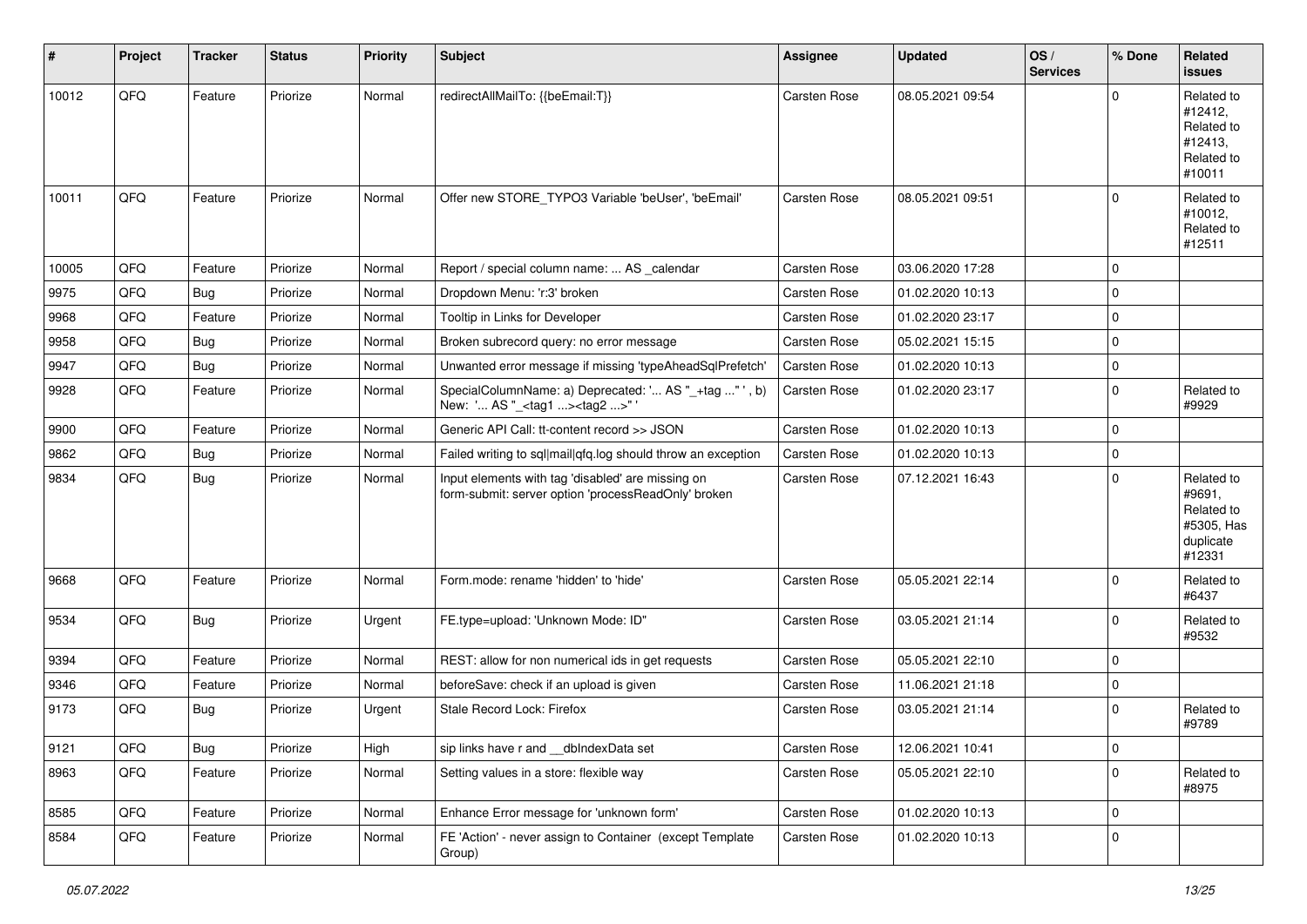| ∦     | Project | <b>Tracker</b> | <b>Status</b> | <b>Priority</b> | <b>Subject</b>                                                                            | <b>Assignee</b> | <b>Updated</b>   | OS/<br><b>Services</b> | % Done      | Related<br><b>issues</b>                        |
|-------|---------|----------------|---------------|-----------------|-------------------------------------------------------------------------------------------|-----------------|------------------|------------------------|-------------|-------------------------------------------------|
| 8277  | QFQ     | Feature        | Priorize      | Normal          | fe.parameter.default=                                                                     | Carsten Rose    | 01.02.2020 23:17 |                        | $\mathbf 0$ | Related to<br>#8113                             |
| 8204  | QFQ     | Feature        | Priorize      | High            | Position 'required mark'                                                                  | Carsten Rose    | 16.06.2021 13:44 |                        | $\mathbf 0$ |                                                 |
| 8082  | QFQ     | Feature        | Priorize      | High            | Contact form without saving record                                                        | Carsten Rose    | 07.12.2021 15:20 |                        | $\mathbf 0$ | Related to<br>#8587,<br><b>Blocks</b><br>#11850 |
| 8044  | QFQ     | Feature        | Priorize      | Normal          | Transaction: a) Form, b) Report                                                           | Carsten Rose    | 05.05.2021 22:14 |                        | $\mathbf 0$ | Related to<br>#8043                             |
| 8037  | QFQ     | <b>Bug</b>     | Priorize      | Normal          | FE.type=upload (advanced mode): {{slaveld:V}} missing<br>during dynamic update            | Carsten Rose    | 01.02.2020 10:13 |                        | $\mathbf 0$ |                                                 |
| 8034  | QFQ     | Feature        | Priorize      | Normal          | FormElement 'data': 22.22.2222 should not be accepted                                     | Carsten Rose    | 01.02.2020 10:13 |                        | $\mathbf 0$ |                                                 |
| 7656  | QFQ     | <b>Bug</b>     | Priorize      | Normal          | FE with required, 'pattern' and 'extraButtonLock': always<br>complain about missing value | Carsten Rose    | 01.02.2020 10:13 |                        | $\Omega$    |                                                 |
| 7630  | QFQ     | Feature        | Priorize      | Normal          | detailed error message for simple upload                                                  | Carsten Rose    | 01.02.2020 10:13 |                        | $\mathbf 0$ |                                                 |
| 7616  | QFQ     | <b>Bug</b>     | Priorize      | Normal          | Selectlist with Enum & Dynamic Update                                                     | Carsten Rose    | 01.02.2020 10:13 |                        | $\mathbf 0$ |                                                 |
| 7522  | QFQ     | Feature        | Priorize      | Normal          | Inserting default index.html to folder (Avoid Apache<br>Indexing)                         | Carsten Rose    | 01.02.2020 10:13 |                        | $\Omega$    |                                                 |
| 7290  | QFQ     | Feature        | Priorize      | Normal          | FormEditor: title as textarea if LEN(title)>60                                            | Carsten Rose    | 01.02.2020 10:13 |                        | $\mathbf 0$ | Blocked by<br>#7682                             |
| 7217  | QFQ     | Feature        | Priorize      | Normal          | Download: notice User if `_sip=?` is missing                                              | Carsten Rose    | 01.02.2020 10:13 |                        | $\mathbf 0$ |                                                 |
| 6998  | QFQ     | Feature        | Priorize      | Normal          | Form: with debug=on show column information as tooltip of<br>column label                 | Carsten Rose    | 01.02.2020 10:13 |                        | $\mathbf 0$ |                                                 |
| 6574  | QFQ     | <b>Bug</b>     | Priorize      | Normal          | gfg.log: Fehlermeldung wurde angezeigt, aber nicht geloggt                                | Carsten Rose    | 01.02.2020 10:13 |                        | $\mathbf 0$ |                                                 |
| 6116  | QFQ     | <b>Bug</b>     | Priorize      | High            | value of checkbox not saved                                                               | Carsten Rose    | 07.12.2021 17:19 |                        | $\mathbf 0$ |                                                 |
| 5942  | QFQ     | Feature        | Priorize      | Normal          | 'L' and 'type': append to links, generate via '_link' by using<br>'u:' .                  | Carsten Rose    | 01.02.2020 10:13 |                        | 0           |                                                 |
| 3867  | QFQ     | Feature        | Priorize      | Normal          | Readonly Formular: Template Groups add/delete<br>ausbeldnen                               | Carsten Rose    | 05.05.2021 22:12 |                        | 0           |                                                 |
| 3782  | QFQ     | <b>Bug</b>     | Priorize      | Normal          | Bei fehlerhafter Eingabe (z.B. Datum) sollte das erwartete<br>Format angezeigt werden     | Carsten Rose    | 01.02.2020 10:13 |                        | $\mathbf 0$ |                                                 |
| 10003 | QFG     | Feature        | Priorize      | Normal          | fieldset: stronger visualize group                                                        | Benjamin Baer   | 12.02.2020 08:13 |                        | $\mathbf 0$ |                                                 |
| 9135  | QFQ     | Feature        | Priorize      | Normal          | Progress Bar generic / replace old hourglass download<br>popup                            | Benjamin Baer   | 03.01.2022 07:43 |                        | $\mathbf 0$ |                                                 |
| 7965  | QFQ     | Feature        | Priorize      | Normal          | Input type 'text' with visual format - currency                                           | Benjamin Baer   | 03.01.2022 07:45 |                        | 0           |                                                 |
| 7730  | QFQ     | Feature        | Priorize      | Normal          | SELECT Box: title in between                                                              | Benjamin Baer   | 01.02.2020 23:22 |                        | $\mathbf 0$ |                                                 |
| 6870  | QFQ     | Feature        | Priorize      | Normal          | Click on '_link' triggers an API call                                                     | Benjamin Baer   | 03.01.2022 08:25 |                        | $\pmb{0}$   |                                                 |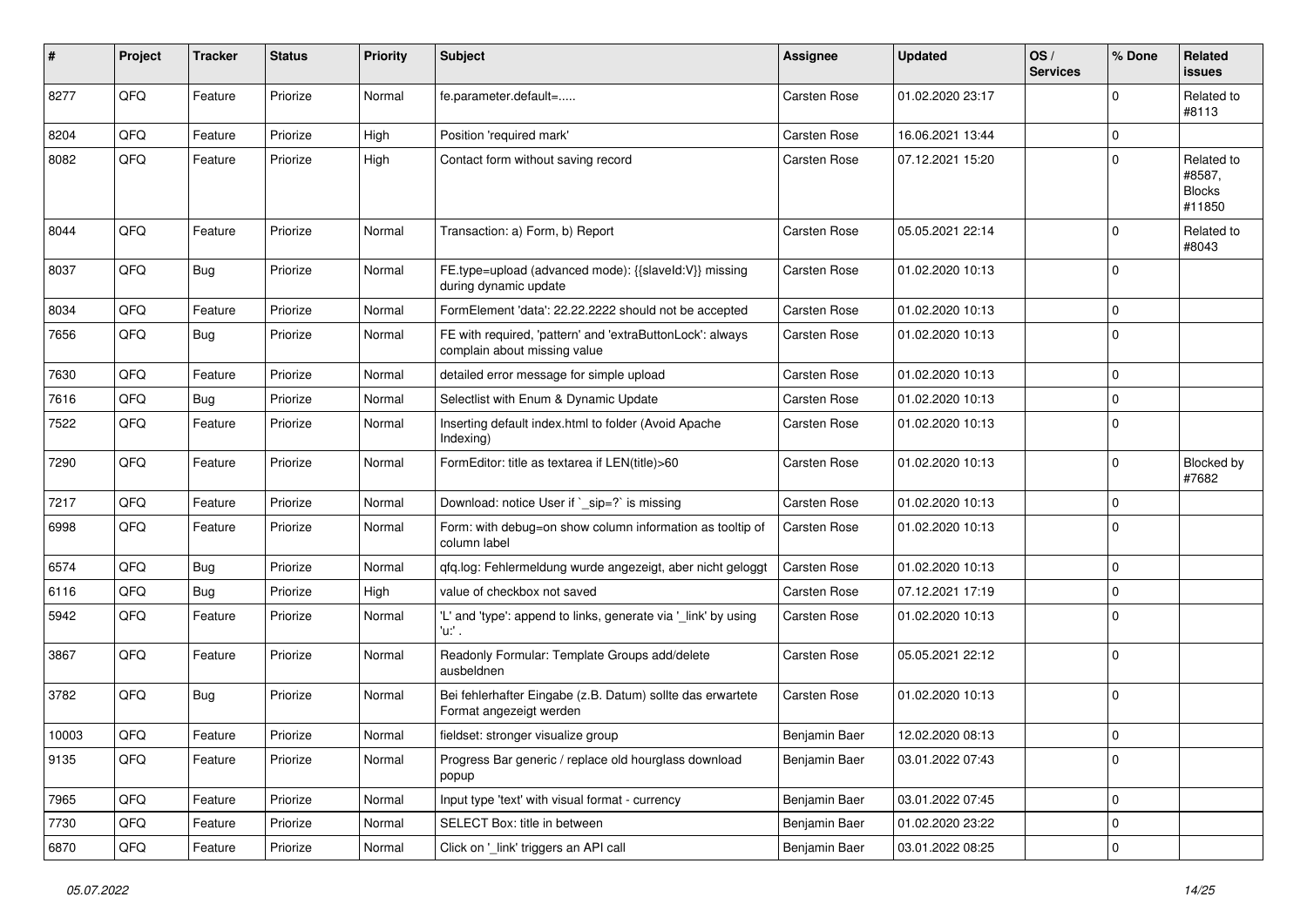| $\vert$ # | Project | <b>Tracker</b> | <b>Status</b> | <b>Priority</b> | <b>Subject</b>                                                                                      | Assignee            | <b>Updated</b>   | OS/<br><b>Services</b> | % Done      | Related<br><b>issues</b>                                                                                                                                              |
|-----------|---------|----------------|---------------|-----------------|-----------------------------------------------------------------------------------------------------|---------------------|------------------|------------------------|-------------|-----------------------------------------------------------------------------------------------------------------------------------------------------------------------|
| 6801      | QFQ     | Feature        | Priorize      | Normal          | Fabric: Maximize / FullIscreen                                                                      | Benjamin Baer       | 21.03.2022 09:56 |                        | $\mathbf 0$ |                                                                                                                                                                       |
| 6566      | QFQ     | <b>Bug</b>     | Priorize      | Normal          | Link Function 'delete': provided parameter missing on page<br>reload                                | Benjamin Baer       | 03.01.2022 08:08 |                        | $\Omega$    |                                                                                                                                                                       |
| 6224      | QFQ     | Feature        | Priorize      | Normal          | Dynamic update: fade in/out fields                                                                  | Benjamin Baer       | 21.03.2022 09:50 |                        | $\pmb{0}$   |                                                                                                                                                                       |
| 6140      | QFQ     | <b>Bug</b>     | Priorize      | Normal          | QFQ DnD Sort: Locked fields                                                                         | Benjamin Baer       | 21.03.2022 09:56 |                        | $\pmb{0}$   |                                                                                                                                                                       |
| 5562      | QFQ     | Feature        | Priorize      | Normal          | Drag'n'Drop fuer Uploads                                                                            | Benjamin Baer       | 21.03.2022 09:52 |                        | $\mathbf 0$ | Related to<br>#9706                                                                                                                                                   |
| 5366      | QFQ     | Feature        | Priorize      | Normal          | Saving with keyboard shortcuts                                                                      | Benjamin Baer       | 21.03.2022 09:47 |                        | $\pmb{0}$   |                                                                                                                                                                       |
| 4457      | QFQ     | <b>Bug</b>     | Priorize      | Normal          | typeahead: pressing return to select an item, saves the form<br>and closes the form.                | Benjamin Baer       | 03.01.2022 08:01 |                        | $\pmb{0}$   | Related to<br>#4398                                                                                                                                                   |
| 2665      | QFQ     | <b>Bug</b>     | Priorize      | Normal          | Dynamic Update funktioniert nicht, wenn beim<br>entsprechenden FormElement eine size angegeben ist. | Benjamin Baer       | 03.01.2022 08:12 |                        | 30          |                                                                                                                                                                       |
| 13899     | QFQ     | <b>Bug</b>     | ToDo          | Normal          | Selenium: zum laufen bringen                                                                        | Enis Nuredini       | 25.03.2022 10:24 |                        | $\mathbf 0$ |                                                                                                                                                                       |
| 12262     | QFQ     | Feature        | ToDo          | Normal          | Form buttons on top: more customable                                                                | Enis Nuredini       | 17.06.2022 10:44 |                        | $\Omega$    | Related to<br>#13945, Has<br>duplicate<br>#4046, Has<br>duplicate<br>#10080                                                                                           |
| 12463     | QFQ     | <b>Bug</b>     | ToDo          | High            | QFQ Function: 'function' and 'sql' on same level - output of<br>sql is shown two times.             | <b>Carsten Rose</b> | 15.12.2021 16:31 |                        | $\mathbf 0$ |                                                                                                                                                                       |
| 12395     | QFQ     | <b>Bug</b>     | ToDo          | High            | QFQ Function: Result two times shown                                                                | <b>Carsten Rose</b> | 18.02.2022 08:59 |                        | $\pmb{0}$   |                                                                                                                                                                       |
| 7602      | QFQ     | Feature        | ToDo          | High            | Multi Select: with checkboxes                                                                       | Benjamin Baer       | 22.03.2022 09:07 |                        | $\mathbf 0$ |                                                                                                                                                                       |
| 12508     | QFQ     | Bug            | In Progress   | High            | gfg Form: sendMail                                                                                  | Karin Niffeler      | 19.03.2022 17:48 |                        | $\mathbf 0$ |                                                                                                                                                                       |
| 14320     | QFQ     | Feature        | In Progress   | Normal          | Allow specific HTML Tags and Attributes: general, TinyMCE                                           | Enis Nuredini       | 04.07.2022 14:09 |                        | $\Omega$    | Related to<br>#12664,<br>Related to<br>#12039,<br>Related to<br>#11702,<br>Related to<br>#7239,<br>Related to<br>#3708,<br>Related to<br>#3646,<br>Related to<br>#880 |
| 14323     | QFQ     | <b>Bug</b>     | In Progress   | Normal          | Report: render=both single - no impact                                                              | Carsten Rose        | 19.06.2022 18:31 |                        | $\mathbf 0$ |                                                                                                                                                                       |
| 14175     | QFQ     | <b>Bug</b>     | In Progress   | Normal          | Opening a form with no QFQ Session cookie fails                                                     | Carsten Rose        | 03.06.2022 10:40 |                        | $\mathbf 0$ |                                                                                                                                                                       |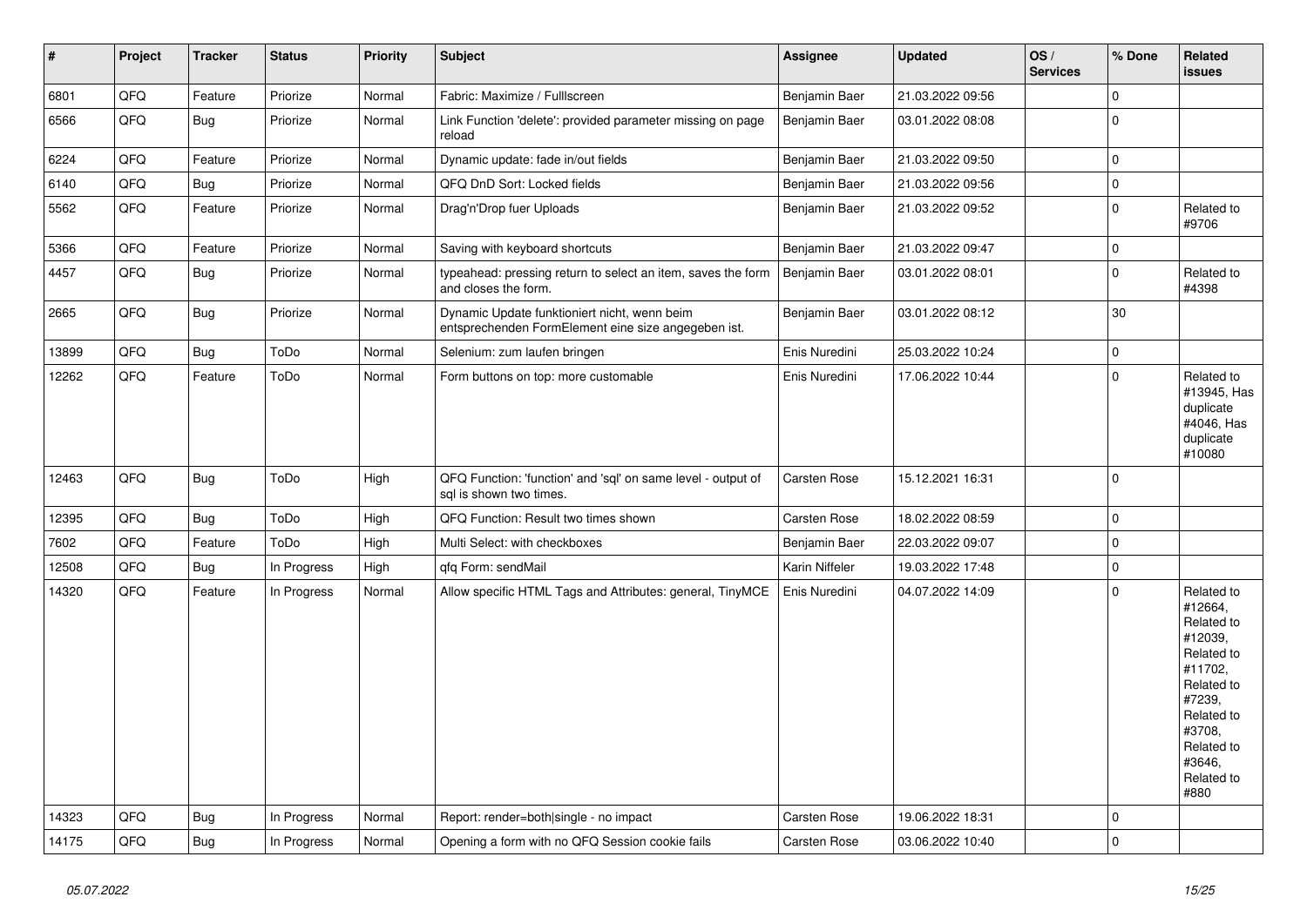| #     | Project | <b>Tracker</b> | <b>Status</b>              | <b>Priority</b> | <b>Subject</b>                                   | Assignee     | <b>Updated</b>   | OS/<br><b>Services</b> | % Done      | Related<br><b>issues</b>                                                                                                       |
|-------|---------|----------------|----------------------------|-----------------|--------------------------------------------------|--------------|------------------|------------------------|-------------|--------------------------------------------------------------------------------------------------------------------------------|
| 13330 | QFQ     | Feature        | In Progress                | Normal          | Multi Form: Upload                               | Carsten Rose | 07.11.2021 12:40 |                        | 50          | Related to<br>#9706                                                                                                            |
| 12440 | QFQ     | Feature        | In Progress                | Normal          | Typo3 V10 upgrade (durchfuehren und testen)      | Carsten Rose | 21.03.2022 09:53 |                        | 50          | Related to<br>#12357,<br>Related to<br>#12067,<br>Related to<br>#10661                                                         |
| 12439 | QFQ     | Feature        | In Progress                | Normal          | TinyMCE Paste from Word & Character Count/Limit  | Carsten Rose | 05.05.2021 22:15 |                        | $\mathbf 0$ |                                                                                                                                |
| 11980 | QFQ     | Feature        | In Progress                | Normal          | protected verzeichnis MUSS geschützt werden      | Carsten Rose | 07.09.2021 13:30 |                        | 0           |                                                                                                                                |
| 11517 | QFQ     | Bug            | In Progress                | Normal          | extraButtonInfo Broken for multiple FormElements | Carsten Rose | 12.05.2022 13:12 |                        | 0           | Related to<br>#7890,<br>Related to<br>#3811, Has<br>duplicate<br>#10905, Has<br>duplicate<br>#10553, Has<br>duplicate<br>#6779 |
| 11076 | QFQ     | Feature        | In Progress                | Normal          | SELECT  AS _websocket                            | Carsten Rose | 30.08.2020 17:49 |                        | 0           |                                                                                                                                |
| 10793 | QFQ     | Feature        | In Progress                | Normal          | Update NPM Packages                              | Carsten Rose | 07.09.2021 13:25 |                        | 30          |                                                                                                                                |
| 10661 | QFQ     | Bug            | In Progress                | Normal          | Typo3 Warnungen                                  | Carsten Rose | 07.09.2021 13:23 |                        | 0           | Related to<br>#12440                                                                                                           |
| 10443 | QFQ     | Feature        | In Progress                | Normal          | Konzept_api / _live                              | Carsten Rose | 07.05.2020 09:39 |                        | 0           |                                                                                                                                |
| 9789  | QFQ     | Bug            | In Progress                | High            | Record Lock: release to early on 'leave page'    | Carsten Rose | 10.01.2022 09:25 |                        | 100         | Related to<br>#10081,<br>Related to<br>#9173,<br>Related to<br>#8702                                                           |
| 9691  | QFQ     | Bug            | In Progress                | Normal          | Checkbox: dynamic update > readonly              | Carsten Rose | 01.02.2020 23:22 |                        | 50          | Related to<br>#9834                                                                                                            |
| 9517  | QFQ     | Feature        | In Progress                | High            | Input multiple tags with typeahead               | Carsten Rose | 03.05.2021 21:14 |                        | 40          | Related to<br>#10150                                                                                                           |
| 6250  | QFQ     | Feature        | In Progress                | Normal          | Enhance layout: a) Subrecord, b) Subrecord-Title | Carsten Rose | 01.02.2020 23:22 |                        | 0           | Related to<br>#5391                                                                                                            |
| 5695  | QFQ     | Feature        | In Progress                | Normal          | Multiform                                        | Carsten Rose | 02.01.2021 18:38 |                        | 0           |                                                                                                                                |
| 4194  | QFQ     | Feature        | In Progress                | Normal          | Bootstrap 4 ist jetzt offiziel                   |              | 03.05.2021 20:47 |                        | 0           | Related to<br>#10114                                                                                                           |
| 13566 | QFQ     | Feature        | Ready to sync<br>(develop) | Normal          | Delete config-example.qfq.php file               | Carsten Rose | 23.12.2021 09:25 |                        | 0           |                                                                                                                                |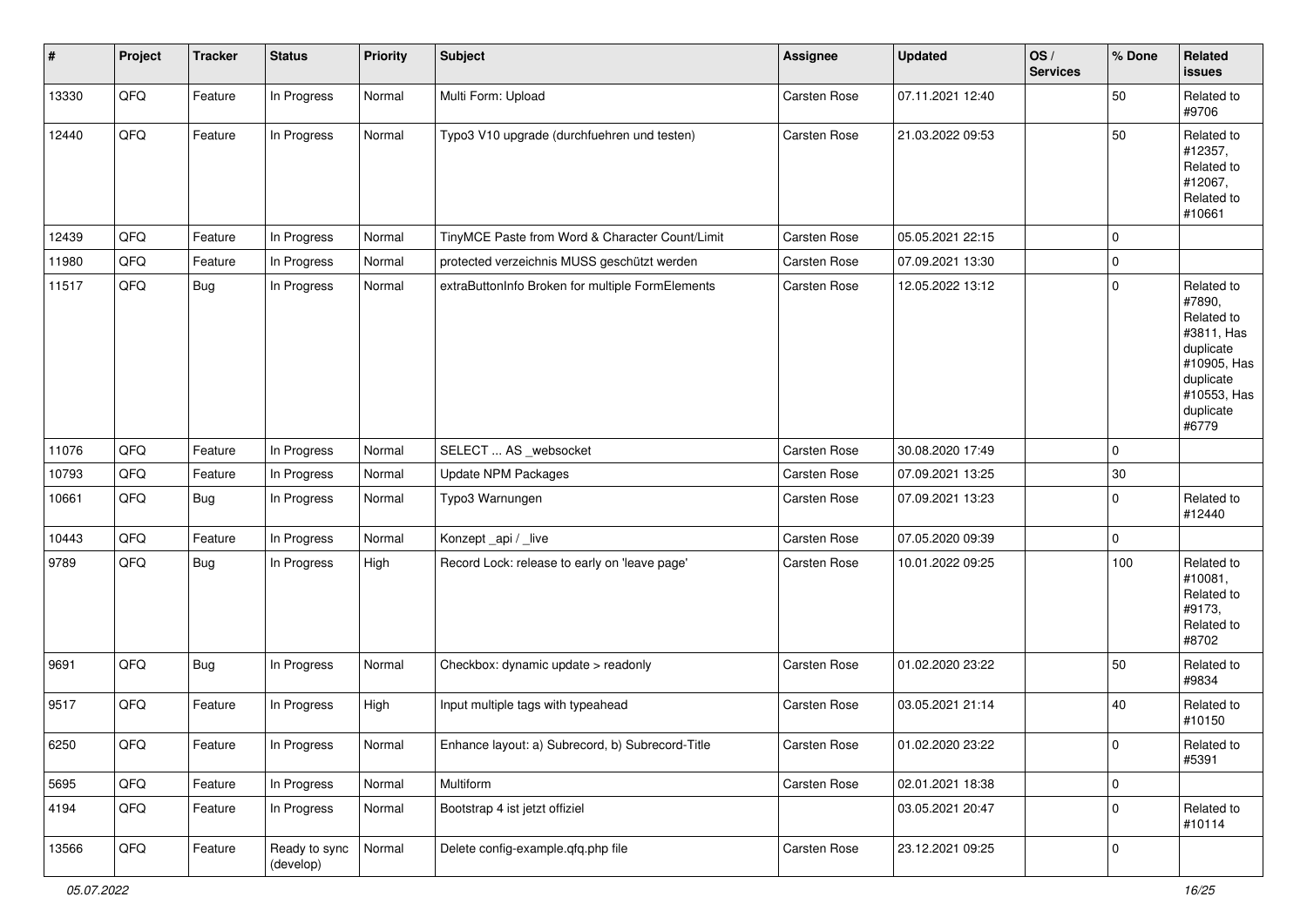| $\pmb{\sharp}$ | Project | <b>Tracker</b> | <b>Status</b>     | <b>Priority</b> | <b>Subject</b>                                                                       | Assignee          | <b>Updated</b>   | OS/<br><b>Services</b> | % Done   | Related<br>issues                                                     |
|----------------|---------|----------------|-------------------|-----------------|--------------------------------------------------------------------------------------|-------------------|------------------|------------------------|----------|-----------------------------------------------------------------------|
| 8316           | QFQ     | Bug            | Feedback          | Normal          | Documentation/Behaviour for Nested Queries and<br>Record-Store confusing             | Nicola Chiapolini | 20.11.2019 09:14 |                        | $\Omega$ |                                                                       |
| 10124          | QFQ     | Feature        | Feedback          | Normal          | gfg AAI-Login                                                                        | Karin Niffeler    | 07.05.2020 09:36 |                        | $\Omega$ |                                                                       |
| 13767          | QFQ     | Bug            | Feedback          | Normal          | date/time-picker: required shows up/down button orange                               | Enis Nuredini     | 16.05.2022 23:16 |                        | 0        |                                                                       |
| 13572          | QFQ     | Feature        | Feedback          | Normal          | Form Load: misleading error message on trying to load non<br>existent primary record | Enis Nuredini     | 16.05.2022 23:16 |                        | 100      |                                                                       |
| 11630          | QFQ     | Bug            | Feedback          | High            | Bitte check ob CALL() in 20.11.0 noch so funktioniert wie in<br>20.4.1               | Enis Nuredini     | 28.05.2022 13:45 |                        | $\Omega$ | Related to<br>#11325                                                  |
| 10782          | QFQ     | Feature        | Feedback          | Normal          | Tiny MCE: Image Upload                                                               | Enis Nuredini     | 16.05.2022 23:16 |                        | $\Omega$ | Related to<br>#12452                                                  |
| 9052           | QFQ     | Feature        | Feedback          | High            | Report: CodeMirror with SQL Syntax Highlight in FE                                   | Enis Nuredini     | 08.06.2022 10:25 |                        | 0        |                                                                       |
| 11347          | QFQ     | Bug            | Feedback          | Normal          | If Bedingungen funktionieren nicht korrekt                                           | Christoph Fuchs   | 21.03.2021 20:37 |                        | $\Omega$ |                                                                       |
| 12584          | QFQ     | Feature        | Feedback          | Normal          | T3 v10 migration script: replace alias-patterns (v11)                                | Carsten Rose      | 28.05.2022 11:12 |                        | 100      |                                                                       |
| 12546          | QFQ     | Bug            | Feedback          | Normal          | Branch 'Development' - Unit Tests mit dirty workaround<br>angepasst                  | Carsten Rose      | 19.03.2022 17:48 |                        | 0        |                                                                       |
| 5894           | QFQ     | Feature        | Feedback          | Normal          | Typeahead in Report: show/hide rows dynamically                                      | Carsten Rose      | 18.02.2022 08:50 |                        | 0        | Related to<br>#5893.<br>Related to<br>#5885                           |
| 9898           | QFQ     | Bug            | Feedback          | Normal          | Formular trotz Timeout gespeichert                                                   | Benjamin Baer     | 01.02.2020 15:56 |                        | $\Omega$ |                                                                       |
| 9548           | QFQ     | Feature        | Feedback          | High            | FormElement: Pattern mismatch - optional report only on<br>focus lost                | Benjamin Baer     | 03.05.2021 21:14 |                        | $\Omega$ |                                                                       |
| 9535           | QFQ     | Bug            | Feedback          | Normal          | Report:  AS ' vertical' - column to wide - vertical >> rot45,<br>rot <sub>90</sub>   | Benjamin Baer     | 01.02.2020 15:56 |                        | $\Omega$ |                                                                       |
| 13608          | QFQ     | Feature        | Some day<br>maybe | Normal          | Automatic Browser Language Redirect                                                  | Enis Nuredini     | 17.06.2022 08:35 |                        | 0        |                                                                       |
| 3613           | QFQ     | <b>Bug</b>     | Some day<br>maybe | Normal          | note /note unchecked -> note div (col-md) wird weiterhin<br>gerendert                | Elias Villiger    | 01.02.2020 23:19 |                        | 100      |                                                                       |
| 12611          | QFQ     | Feature        | Some day<br>maybe | Normal          | Refactoring: Bootstrap with Lazy Loading                                             | Carsten Rose      | 08.06.2022 10:37 |                        | $\Omega$ | Related to<br>#12490,<br>Related to<br>#10013,<br>Related to<br>#7732 |
| 12337          | QFQ     | Feature        | Some day<br>maybe | Normal          | Database.php: better caching                                                         | Carsten Rose      | 16.09.2021 15:10 |                        | $\Omega$ |                                                                       |
| 12315          | QFQ     | Feature        | Some day<br>maybe | Normal          | Form History (Diffs) / Backups                                                       | Carsten Rose      | 16.09.2021 15:10 |                        | $\Omega$ |                                                                       |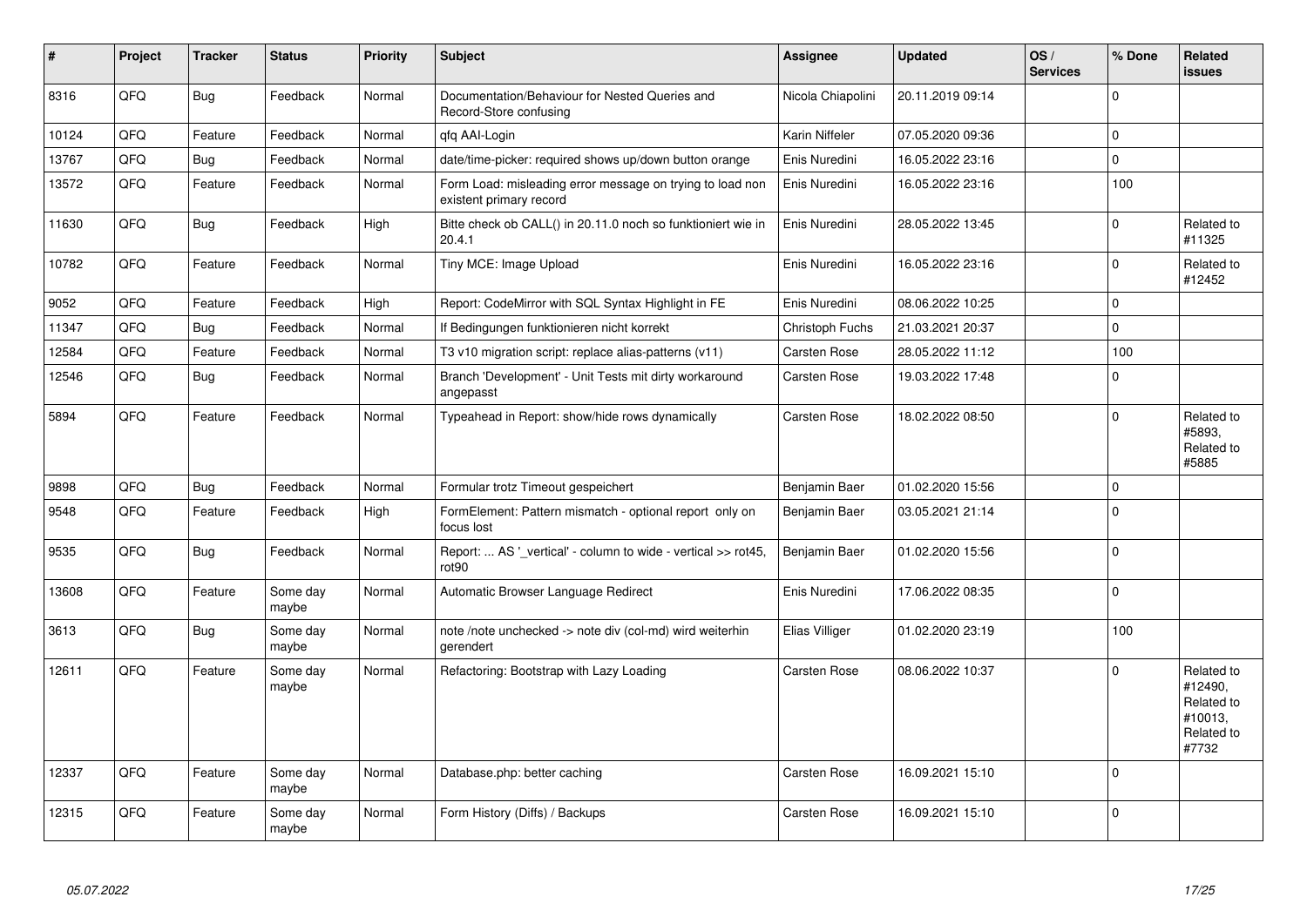| $\vert$ # | Project | <b>Tracker</b> | <b>Status</b>     | <b>Priority</b> | <b>Subject</b>                                                          | Assignee     | <b>Updated</b>   | OS/<br><b>Services</b> | % Done      | Related<br><b>issues</b>                                              |
|-----------|---------|----------------|-------------------|-----------------|-------------------------------------------------------------------------|--------------|------------------|------------------------|-------------|-----------------------------------------------------------------------|
| 11323     | QFQ     | Feature        | Some day<br>maybe | Normal          | Report Frontend Editor Modal + Codemirror                               | Carsten Rose | 16.09.2021 15:10 |                        | $\Omega$    | Related to<br>#11036                                                  |
| 11322     | QFQ     | Feature        | Some day<br>maybe | Normal          | Form Element JSON - (multiline parameter field)                         | Carsten Rose | 16.09.2021 15:10 |                        | $\mathbf 0$ |                                                                       |
| 11217     | QFQ     | Feature        | Some day<br>maybe | Normal          | <b>Extend Script Functionality</b>                                      | Carsten Rose | 16.09.2021 15:10 |                        | $\Omega$    |                                                                       |
| 11036     | QFQ     | Feature        | Some day<br>maybe | Normal          | inline report editor permissions                                        | Carsten Rose | 16.09.2021 15:09 |                        | $\mathbf 0$ | Related to<br>#11323                                                  |
| 10745     | QFQ     | Feature        | Some day<br>maybe | Normal          | <b>Tablesorter Excel Export</b>                                         | Carsten Rose | 16.09.2021 15:09 |                        | $\Omega$    |                                                                       |
| 10716     | QFQ     | Feature        | Some day<br>maybe | Normal          | Business Logic mit Externen Skripten                                    | Carsten Rose | 16.09.2021 15:10 |                        | $\Omega$    | Related to<br>#10713,<br>Related to<br>#8217                          |
| 10116     | QFQ     | Feature        | Some day<br>maybe | Normal          | TypeAhead: Tag - show inside 'input' element                            | Carsten Rose | 16.09.2021 15:09 |                        | $\Omega$    |                                                                       |
| 10095     | QFQ     | Feature        | Some day<br>maybe | Normal          | Generic Gitlab Integration into QFQ                                     | Carsten Rose | 16.09.2021 15:10 |                        | $\mathbf 0$ |                                                                       |
| 10013     | QFQ     | Feature        | Some day<br>maybe | Normal          | FE.typ=editor: CodeMirror                                               | Carsten Rose | 08.06.2022 10:37 |                        | $\Omega$    | Related to<br>#12611,<br>Related to<br>#12490,<br>Related to<br>#7732 |
| 9704      | QFQ     | Feature        | Some day<br>maybe | Normal          | Thumbnails Generieren beim Splitten von PDF Files                       | Carsten Rose | 11.12.2019 16:01 |                        | $\Omega$    |                                                                       |
| 9669      | QFQ     | <b>Bug</b>     | Some day<br>maybe | Normal          | Checkbox / Template Group: radio/checkbox visible broken<br>after 'add' | Carsten Rose | 16.06.2021 13:47 |                        | $\pmb{0}$   | Related to<br>#8091                                                   |
| 9579      | QFQ     | Feature        | Some day<br>maybe | Normal          | Multiform with Process Row                                              | Carsten Rose | 11.12.2019 16:01 |                        | $\Omega$    |                                                                       |
| 9281      | QFQ     | <b>Bug</b>     | Some day<br>maybe | Normal          | Allow STRICT_TRANS_TABLES                                               | Carsten Rose | 02.01.2021 18:43 |                        | $\mathbf 0$ |                                                                       |
| 8894      | QFQ     | Feature        | Some day<br>maybe | Normal          | Documentation Tags Usable in QFQ Application                            | Carsten Rose | 11.12.2019 16:01 |                        | $\mathbf 0$ |                                                                       |
| 8892      | QFQ     | Feature        | Some day<br>maybe | Normal          | Display and Edit SQL Comments in Form Editor                            | Carsten Rose | 11.12.2019 16:01 |                        | $\Omega$    |                                                                       |
| 8586      | QFQ     | Feature        | Some day<br>maybe | Normal          | QFQ: Enhance Error message for 'record not found'                       | Carsten Rose | 16.09.2021 15:10 |                        | $\Omega$    |                                                                       |
| 8520      | QFQ     | Feature        | Some day<br>maybe | Normal          | Bring QFQ to Composer                                                   | Carsten Rose | 16.09.2021 15:10 |                        | $\pmb{0}$   |                                                                       |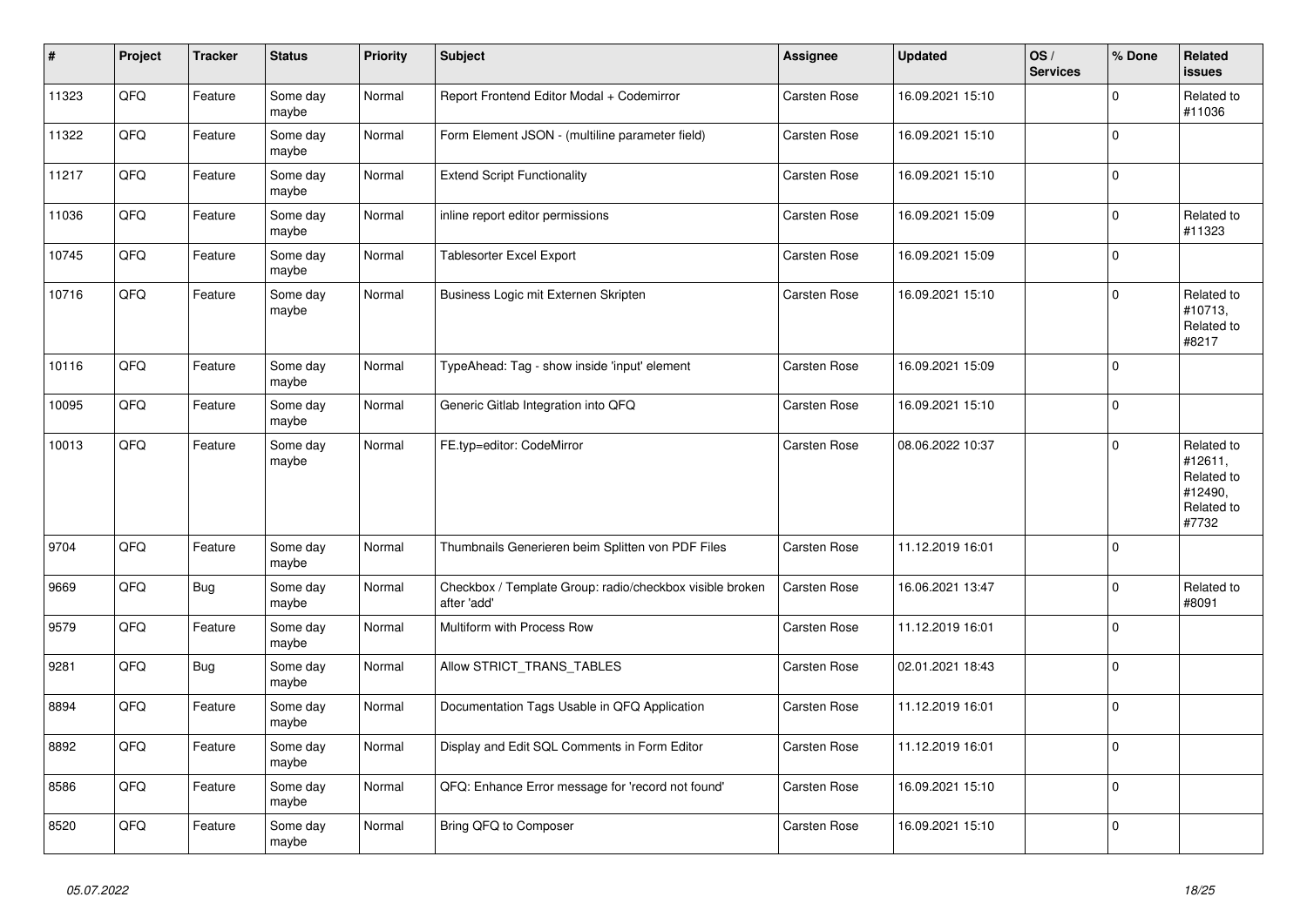| #    | Project | <b>Tracker</b> | <b>Status</b>     | <b>Priority</b> | <b>Subject</b>                                                                                 | <b>Assignee</b>     | <b>Updated</b>   | OS/<br><b>Services</b> | % Done      | Related<br><b>issues</b>                    |
|------|---------|----------------|-------------------|-----------------|------------------------------------------------------------------------------------------------|---------------------|------------------|------------------------|-------------|---------------------------------------------|
| 8106 | QFQ     | <b>Bug</b>     | Some day<br>maybe | Normal          | Dynamic Update: Feld kann nicht auf empty zurückgesetzt<br>werden                              | <b>Carsten Rose</b> | 11.12.2019 16:01 |                        | $\mathbf 0$ |                                             |
| 8101 | QFQ     | Feature        | Some day<br>maybe | Normal          | Password hash: support further hashing methods                                                 | Carsten Rose        | 16.09.2021 15:10 |                        | $\mathbf 0$ |                                             |
| 7456 | QFQ     | <b>Bug</b>     | Some day<br>maybe | Low             | Todos in Code: solve or make ticket                                                            | Carsten Rose        | 16.09.2021 15:10 |                        | $\mathbf 0$ |                                             |
| 7453 | QFQ     | Feature        | Some day<br>maybe | Normal          | import / export forms QFQ                                                                      | Carsten Rose        | 16.09.2021 15:10 |                        | $\mathbf 0$ |                                             |
| 7452 | QFQ     | Feature        | Some day<br>maybe | Normal          | automate deployment new QFQ version                                                            | Carsten Rose        | 16.09.2021 15:10 |                        | $\mathbf 0$ |                                             |
| 7336 | QFQ     | Feature        | Some day<br>maybe | Normal          | PDF Upload: disallow PDFs with specific Meta information                                       | Carsten Rose        | 11.12.2019 16:01 |                        | $\Omega$    |                                             |
| 7107 | QFQ     | Feature        | Some day<br>maybe | Normal          | Showcase Registration Tool: Anmeldung / Administration :<br>Liste Anmeldungen / Emaileinaldung | Carsten Rose        | 11.12.2019 16:01 |                        | $\mathbf 0$ |                                             |
| 6715 | QFQ     | Feature        | Some day<br>maybe | Normal          | Code-Refactoring: dbArray vereinheitlichen                                                     | Carsten Rose        | 11.12.2019 16:02 |                        | $\mathbf 0$ |                                             |
| 5991 | QFQ     | Bug            | Some day<br>maybe | Normal          | URLs with ' ' or long parameter are problematic                                                | Carsten Rose        | 01.02.2020 23:19 |                        | $\mathbf 0$ |                                             |
| 5983 | QFQ     | Feature        | Some day<br>maybe | Normal          | Form Submit (save & update): normalize date/-time FE                                           | Carsten Rose        | 01.02.2020 23:19 |                        | $\mathbf 0$ |                                             |
| 5852 | QFQ     | Feature        | Some day<br>maybe | Normal          | Logging: mail.log / sql.log - im FE anzeigen und via AJAX<br>aktualisieren                     | Carsten Rose        | 01.02.2020 23:19 |                        | $\mathbf 0$ | Related to<br>#5885                         |
| 5768 | QFQ     | <b>Bug</b>     | Some day<br>maybe | Normal          | '{{pageLanguage:T}}' missing if QFQ is called via api                                          | Carsten Rose        | 01.02.2020 23:19 |                        | $\mathbf 0$ |                                             |
| 5706 | QFQ     | <b>Bug</b>     | Some day<br>maybe | Normal          | upload: fileDestination needs to be sanatized                                                  | Carsten Rose        | 01.02.2020 23:19 |                        | $\mathbf 0$ |                                             |
| 5665 | QFQ     | Feature        | Some day<br>maybe | Normal          | Versuch das '{{!' nicht mehr noetig ist.                                                       | <b>Carsten Rose</b> | 01.02.2020 23:20 |                        | $\mathbf 0$ | Related to<br>#7432,<br>Related to<br>#7434 |
| 5579 | QFQ     | Feature        | Some day<br>maybe | Normal          | Enhance Doc / Presentation: variable type 'link column type'                                   | Carsten Rose        | 01.02.2020 23:19 |                        | $\mathbf 0$ |                                             |
| 5557 | QFQ     | Bug            | Some day<br>maybe | Normal          | Form load: STORE RECORD filled, but should be empty                                            | Carsten Rose        | 01.02.2020 23:19 |                        | $\mathbf 0$ |                                             |
| 5548 | QFQ     | Feature        | Some day<br>maybe | Normal          | 801 Textfiles/Scriptfiles als Thumbnail                                                        | Carsten Rose        | 07.03.2022 16:26 |                        | $\mathbf 0$ |                                             |
| 5480 | QFQ     | Feature        | Some day<br>maybe | Normal          | QFQ: Dokumentation mit Screenshots versehen                                                    | Carsten Rose        | 01.02.2020 23:20 |                        | $\mathbf 0$ | Related to<br>#9879                         |
| 5428 | QFQ     | Feature        | Some day<br>maybe | Normal          | secure thumbnail: late render on access.                                                       | Carsten Rose        | 01.02.2020 23:20 |                        | $\mathbf 0$ |                                             |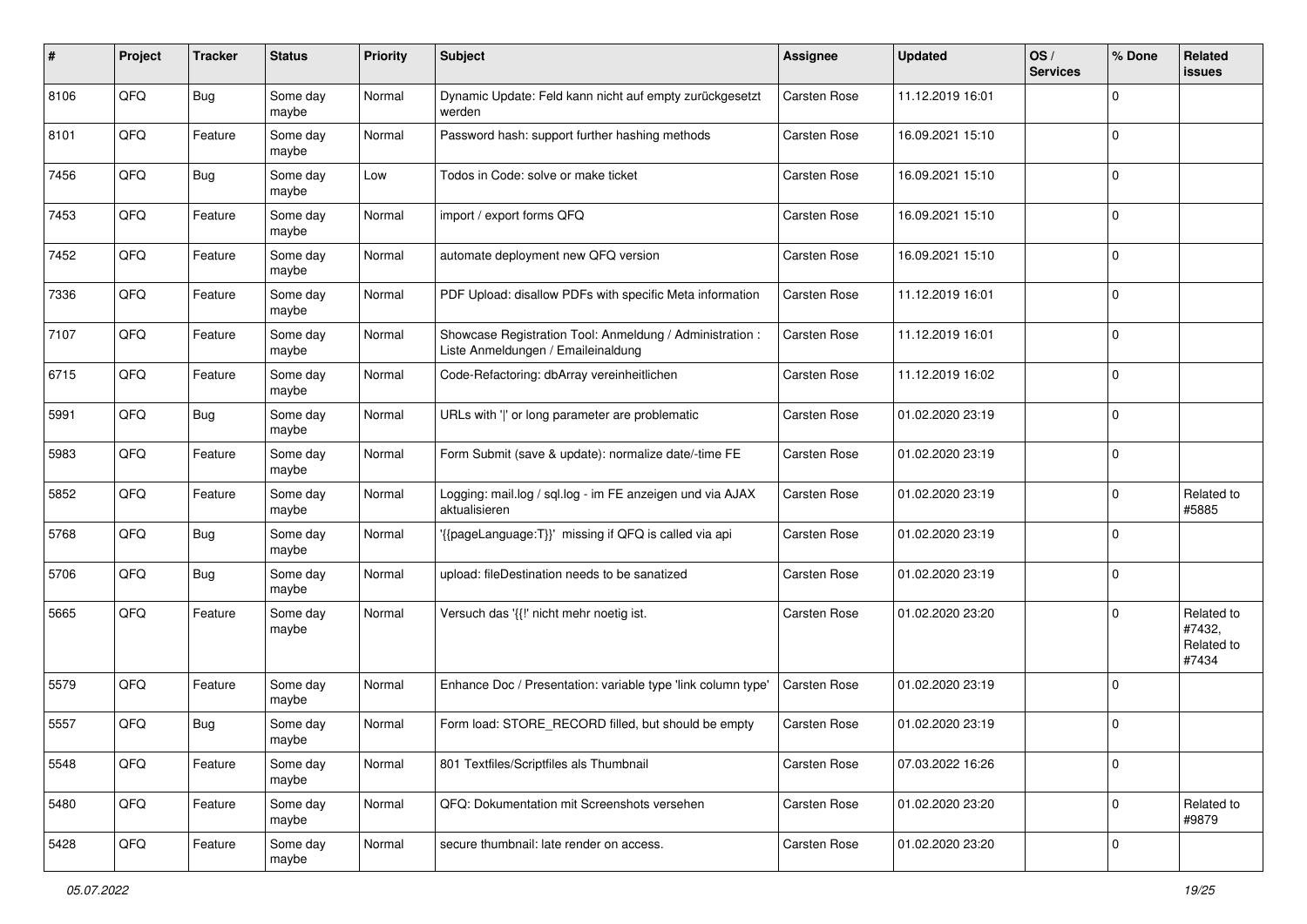| #    | Project | <b>Tracker</b> | <b>Status</b>     | <b>Priority</b> | <b>Subject</b>                                                                                                       | Assignee     | <b>Updated</b>   | OS/<br><b>Services</b> | % Done      | Related<br>issues                              |
|------|---------|----------------|-------------------|-----------------|----------------------------------------------------------------------------------------------------------------------|--------------|------------------|------------------------|-------------|------------------------------------------------|
| 5132 | QFQ     | Feature        | Some day<br>maybe | Normal          | Error Message sendmail missing attachment: more details                                                              | Carsten Rose | 01.02.2020 23:19 |                        | $\Omega$    |                                                |
| 5021 | QFQ     | Bug            | Some day<br>maybe | Normal          | FE.typ=extra - during save displays error 'datum2' already<br>filled in STORE_SIP - the value is stored nevertheless | Carsten Rose | 01.02.2020 23:19 |                        | $\Omega$    | Related to<br>#3875                            |
| 4956 | QFQ     | Feature        | Some day<br>maybe | Normal          | Sendmail: Benutzerdefinierte Headers                                                                                 | Carsten Rose | 11.12.2019 16:02 |                        | $\Omega$    |                                                |
| 4872 | QFQ     | Feature        | Some day<br>maybe | Normal          | Fields of Typo3 page available in STORE_TYPO3                                                                        | Carsten Rose | 01.02.2020 23:19 |                        | $\Omega$    |                                                |
| 4869 | QFQ     | Feature        | Some day<br>maybe | Normal          | Dynamic Update (show, hide, readonly?, required?) for<br><b>Template Group Elements</b>                              | Carsten Rose | 01.02.2020 23:19 |                        | $\mathbf 0$ | Related to<br>#4865                            |
| 4839 | QFQ     | Feature        | Some day<br>maybe | Normal          | qfq-handle in <head> Abschnitt</head>                                                                                | Carsten Rose | 11.12.2019 16:02 |                        | $\Omega$    |                                                |
| 4771 | QFQ     | <b>Bug</b>     | Some day<br>maybe | Normal          | qfq: select-down-values empty after save (edit-form for<br>program administrators)                                   | Carsten Rose | 01.02.2020 23:20 |                        | $\Omega$    | Related to<br>#4549, Has<br>duplicate<br>#4282 |
| 4757 | QFQ     | Feature        | Some day<br>maybe | Normal          | Test subrecord: download links ok? Links ok?                                                                         | Carsten Rose | 01.02.2020 23:20 |                        | $\mathbf 0$ |                                                |
| 4659 | QFQ     | <b>Bug</b>     | Some day<br>maybe | Normal          | infoButtonExtra                                                                                                      | Carsten Rose | 01.02.2020 23:20 |                        | $\Omega$    |                                                |
| 4652 | QFQ     | Feature        | Some day<br>maybe | Normal          | UZH CD: Weiterleitung auf benutzerdefinierte 403/404 Seite                                                           | Carsten Rose | 01.02.2020 23:20 |                        | $\Omega$    |                                                |
| 4651 | QFQ     | Bug            | Some day<br>maybe | Normal          | "Loading document" Modal wird angezeigt bei uzhcd type=2<br>Ansicht                                                  | Carsten Rose | 01.02.2020 23:20 |                        | $\mathbf 0$ |                                                |
| 4650 | QFQ     | Feature        | Some day<br>maybe | Normal          | Convert html to doc/rtf                                                                                              | Carsten Rose | 01.02.2020 23:20 |                        | $\Omega$    | Related to<br>#10704                           |
| 4606 | QFQ     | Feature        | Some day<br>maybe | Normal          | link: qualifier to render bootstrap button                                                                           | Carsten Rose | 01.02.2020 23:19 |                        | $\Omega$    |                                                |
| 4583 | QFQ     | <b>Bug</b>     | Some day<br>maybe | Normal          | Dynamic Update bei TypeAhead Feldern                                                                                 | Carsten Rose | 01.02.2020 23:19 |                        | $\Omega$    |                                                |
| 4549 | QFQ     | Bug            | Some day<br>maybe | Normal          | TemplateGroups: FE.type SELECT loose selected value<br>after save                                                    | Carsten Rose | 01.02.2020 23:20 |                        | $\Omega$    | Related to<br>#4548,<br>Related to<br>#4771    |
| 4528 | QFO     | <b>Bug</b>     | Some day<br>maybe | Normal          | extraButtonLock mit SQLAhead Bug                                                                                     | Carsten Rose | 01.02.2020 23:19 |                        | $\mathbf 0$ |                                                |
| 4365 | QFQ     | Feature        | Some day<br>maybe | Normal          | Multi Language: new way of config                                                                                    | Carsten Rose | 01.02.2020 23:20 |                        | $\mathbf 0$ |                                                |
| 4349 | QFO     | Feature        | Some day<br>maybe | Normal          | link download: downloaded external URL to<br>deliver/concatenate - check mimetipe and handle it correctly            | Carsten Rose | 11.12.2019 16:02 |                        | $\mathbf 0$ |                                                |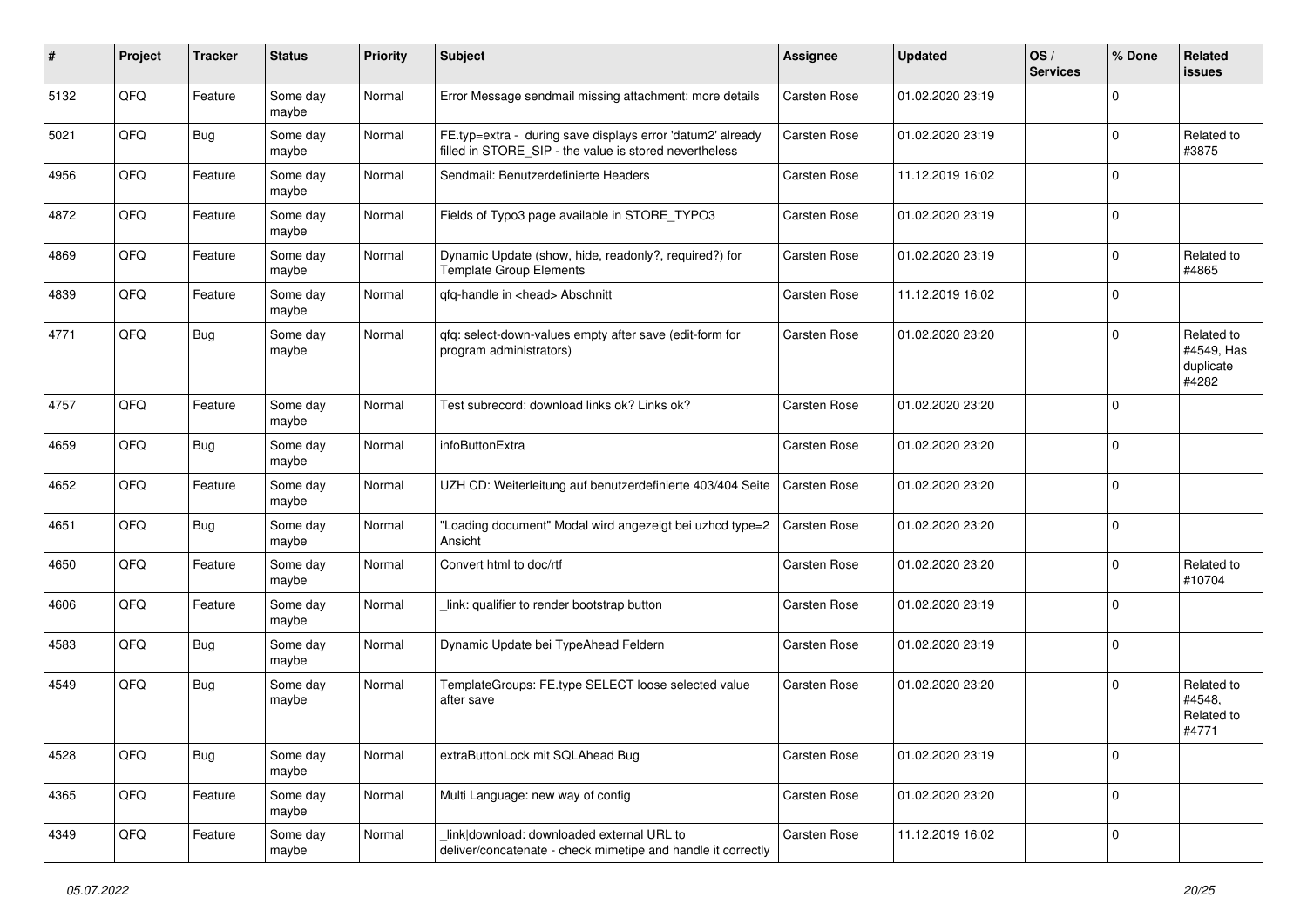| #    | Project | <b>Tracker</b> | <b>Status</b>     | <b>Priority</b> | <b>Subject</b>                                                                                                          | <b>Assignee</b>     | <b>Updated</b>   | OS/<br><b>Services</b> | % Done      | Related<br><b>issues</b>                    |
|------|---------|----------------|-------------------|-----------------|-------------------------------------------------------------------------------------------------------------------------|---------------------|------------------|------------------------|-------------|---------------------------------------------|
| 4343 | QFQ     | Feature        | Some day<br>maybe | Normal          | Link: Classifier to add 'attributes'                                                                                    | Carsten Rose        | 01.02.2020 23:20 |                        | $\Omega$    | Related to<br>#14077                        |
| 4330 | QFQ     | Feature        | Some day<br>maybe | Normal          | Error Message: report missing {{ / }} in sqlUpdate, sqlInsert,<br>sqlDelete, sqlAfter, sqlBefore in FE action elements. | Carsten Rose        | 01.02.2020 23:20 |                        | $\Omega$    |                                             |
| 4328 | QFQ     | Bug            | Some day<br>maybe | Normal          | Error Message: Show FE name/number on problems in FE                                                                    | Carsten Rose        | 01.02.2020 23:20 |                        | $\mathbf 0$ |                                             |
| 4293 | QFQ     | <b>Bug</b>     | Some day<br>maybe | Normal          | Download broken if token 'd:' is missing - but no error<br>message                                                      | Carsten Rose        | 11.12.2019 16:03 |                        | $\Omega$    | Related to<br>#7514                         |
| 4279 | QFQ     | <b>Bug</b>     | Some day<br>maybe | High            | config.linkVars lost                                                                                                    | <b>Carsten Rose</b> | 03.05.2021 21:14 |                        | $\Omega$    |                                             |
| 4259 | QFQ     | Feature        | Some day<br>maybe | Normal          | Instant trigger a cron job                                                                                              | Carsten Rose        | 11.12.2019 16:03 |                        | $\pmb{0}$   |                                             |
| 4258 | QFQ     | Feature        | Some day<br>maybe | High            | <b>System Defaults: Forms</b>                                                                                           | Carsten Rose        | 03.05.2021 21:14 |                        | $\Omega$    |                                             |
| 4197 | QFQ     | Feature        | Some day<br>maybe | Normal          | Unit Test fuer JSON Stream von QuickFormQuery.php ><br>doForm()                                                         | Carsten Rose        | 11.12.2019 16:03 |                        | $\mathbf 0$ |                                             |
| 4092 | QFQ     | <b>Bug</b>     | Some day<br>maybe | Normal          | 1) Logging verbessern wann welches FE warum<br>ausgefuehrt wird, 2) Documentation: Best Practice Template<br>Group      | Carsten Rose        | 01.02.2020 23:19 |                        | $\mathbf 0$ | Related to<br>#3504                         |
| 4026 | QFQ     | Feature        | Some day<br>maybe | Normal          | sglLog.sgl: log number of FE.id                                                                                         | Carsten Rose        | 11.12.2019 16:03 |                        | $\Omega$    | Related to<br>#5458                         |
| 4008 | QFQ     | <b>Bug</b>     | Some day<br>maybe | Normal          | FormElemen.type=sendmail: wrong 'TO' if 'real<br>name <rea@mail.to>' is used</rea@mail.to>                              | Carsten Rose        | 11.12.2019 16:03 |                        | $\Omega$    |                                             |
| 3991 | QFQ     | Feature        | Some day<br>maybe | Normal          | report: Columnname '_skipWrap' skips 'fbeg', 'fend'                                                                     | Carsten Rose        | 11.12.2019 16:03 |                        | $\Omega$    |                                             |
| 3990 | QFQ     | Feature        | Some day<br>maybe | High            | custom class definition: add space automatically                                                                        | Carsten Rose        | 03.05.2021 21:14 |                        | $\Omega$    |                                             |
| 3967 | QFQ     | Feature        | Some day<br>maybe | High            | Report: Checkbox, Radio, Dropdown, Input welches ohne<br>Submit funktioniert - 'Inline-Form'                            | Carsten Rose        | 03.05.2021 21:14 |                        | $\mathbf 0$ |                                             |
| 3947 | QFQ     | Feature        | Some day<br>maybe | Normal          | Attack detectect: logout current user                                                                                   | <b>Carsten Rose</b> | 11.12.2019 16:03 |                        | $\Omega$    | Related to<br>#5458,<br>Related to<br>#6299 |
| 3942 | QFQ     | Feature        | Some day<br>maybe | Normal          | Action Elemente: neu generierte IDs via FE weitergeben                                                                  | <b>Carsten Rose</b> | 11.12.2019 16:03 |                        | $\Omega$    | Related to<br>#3941                         |
| 3941 | QFQ     | Feature        | Some day<br>maybe | Normal          | sqlAfter: es sollten mehrere moeglich sein                                                                              | Carsten Rose        | 11.12.2019 16:03 |                        | $\Omega$    | Related to<br>#3942                         |
| 3905 | QFQ     | Feature        | Some day<br>maybe | Normal          | Documentation: Best Practice anhand eines Online<br>Bewerbungstools                                                     | Carsten Rose        | 11.12.2019 16:03 |                        | $\Omega$    |                                             |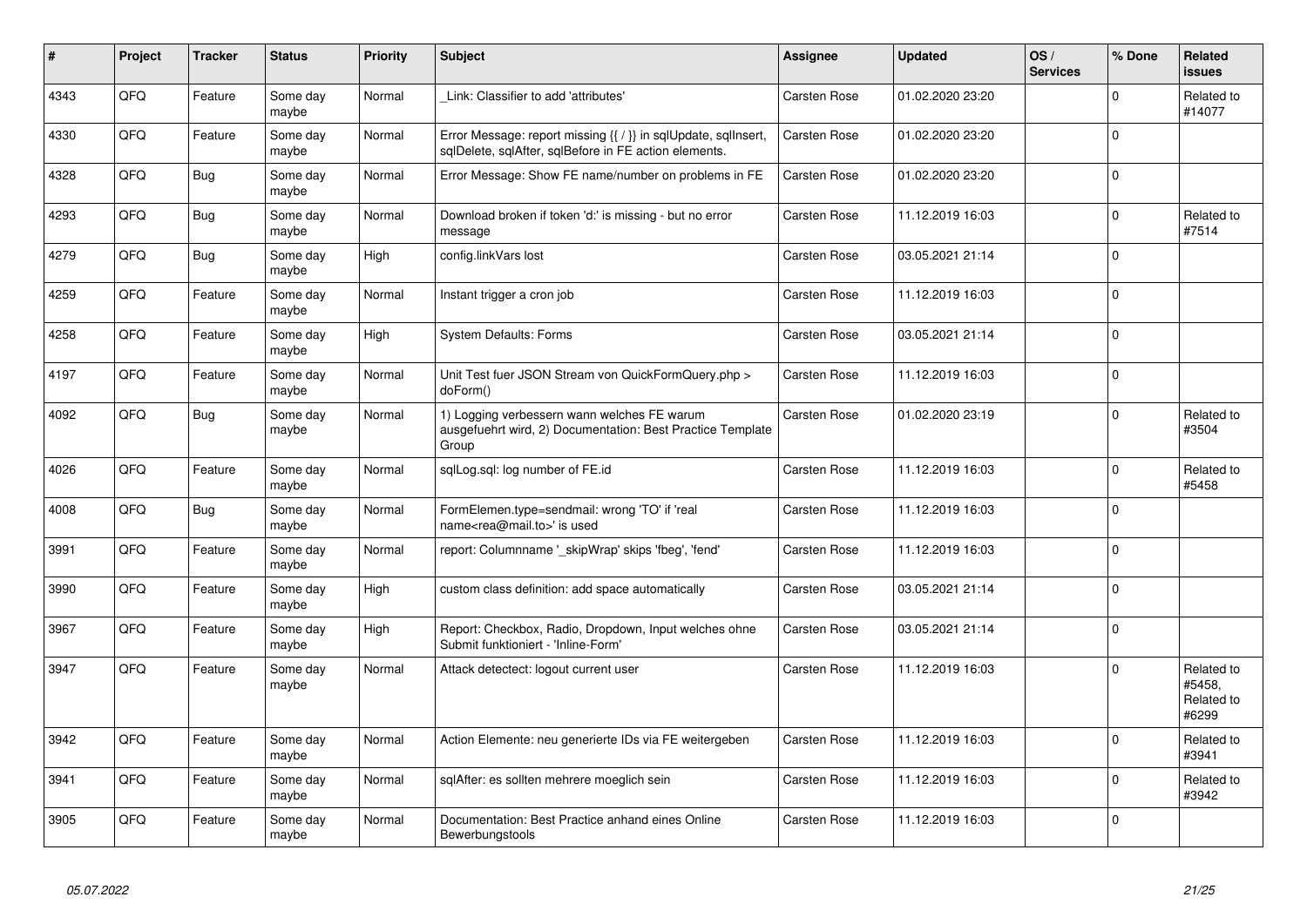| #    | Project | <b>Tracker</b> | <b>Status</b>     | <b>Priority</b> | <b>Subject</b>                                                                                                                               | Assignee     | <b>Updated</b>   | OS/<br><b>Services</b> | % Done      | Related<br><b>issues</b> |
|------|---------|----------------|-------------------|-----------------|----------------------------------------------------------------------------------------------------------------------------------------------|--------------|------------------|------------------------|-------------|--------------------------|
| 3900 | QFQ     | Feature        | Some day<br>maybe | Normal          | Extend documentation of 'Copy / Paste'                                                                                                       | Carsten Rose | 11.12.2019 16:03 |                        | $\Omega$    | Related to<br>#3899      |
| 3895 | QFQ     | Bug            | Some day<br>maybe | Normal          | typeahead pedantic: on lehrkredit Idap webpass - if only one<br>person is in dropdown, such person can't be selected                         | Carsten Rose | 11.12.2019 16:03 |                        | $\mathbf 0$ |                          |
| 3882 | QFQ     | <b>Bug</b>     | Some day<br>maybe | Normal          | templateGroup: disable 'add' if limit is reached - funktioniert<br>nicht wenn bereits records existierten                                    | Carsten Rose | 11.12.2019 16:03 |                        | $\mathbf 0$ |                          |
| 3877 | QFQ     | Feature        | Some day<br>maybe | Normal          | FormEditor: die Felder die aktuell nicht gebraucht werden<br>nur auf readonly/disabled setzen (nicht ausblenden > das<br>irritiert.          | Carsten Rose | 11.12.2019 16:03 |                        | $\mathbf 0$ |                          |
| 3848 | QFQ     | Feature        | Some day<br>maybe | High            | Antivirus check fuer Upload files in gfg?                                                                                                    | Carsten Rose | 03.05.2021 21:14 |                        | $\mathbf 0$ | Related to<br>#4131      |
| 3811 | QFQ     | <b>Bug</b>     | Some day<br>maybe | Normal          | Dynamic Update: extraButtonInfo - Text aktualisieren                                                                                         | Carsten Rose | 11.12.2019 16:03 |                        | $\mathbf 0$ | Related to<br>#11517     |
| 3750 | QFQ     | <b>Bug</b>     | Some day<br>maybe | Normal          | FE in a row: if one violates check, all are red                                                                                              | Carsten Rose | 11.12.2019 16:03 |                        | $\Omega$    |                          |
| 3708 | QFQ     | Feature        | Some day<br>maybe | Normal          | Form: input - 'specialchars', 'none'  gewisse tags<br>erlauben, andere verbieten                                                             | Carsten Rose | 11.12.2019 16:02 |                        | $\mathbf 0$ | Related to<br>#14320     |
| 3682 | QFQ     | <b>Bug</b>     | Some day<br>maybe | Normal          | Dynamic update: Radio buttons                                                                                                                | Carsten Rose | 11.12.2019 16:02 |                        | $\mathbf 0$ |                          |
| 3677 | QFQ     | Feature        | Some day<br>maybe | Normal          | wkhtmltopdf: FE User access prohibited, if client IP changes<br>\$TYPO3_CONF_VARS[FE][lockIP]                                                | Carsten Rose | 11.12.2019 16:02 |                        | $\mathbf 0$ |                          |
| 3666 | QFQ     | Feature        | Some day<br>maybe | Normal          | a) Performance Messung: mysql_real_escape_string() im<br>Vergleich zu str_replace(), b) doppeltes Aufrufen von<br>mysql_real_escape_string() | Carsten Rose | 11.12.2019 16:02 |                        | $\mathbf 0$ |                          |
| 3588 | QFQ     | Bug            | Some day<br>maybe | Normal          | templateGroup: versteckte Elemente werden weiterhin<br>gespeichert.                                                                          | Carsten Rose | 11.12.2019 16:02 |                        | $\mathbf 0$ |                          |
| 3570 | QFQ     | Bug            | Some day<br>maybe | High            | Formular mit prmitnew permitEdit=Always wird nicht<br>aufgerufen (ist leer)                                                                  | Carsten Rose | 03.05.2021 21:14 |                        | $\mathbf 0$ |                          |
| 3537 | QFQ     | Feature        | Some day<br>maybe | Low             | SHOW COLUMNS FROM tableName - Extend '{{!'<br>definition                                                                                     | Carsten Rose | 11.12.2019 16:02 |                        | $\mathbf 0$ |                          |
| 3458 | QFQ     | Feature        | Some day<br>maybe | Normal          | Display 'Edit Form Element'-Checkbox on form: should<br>depend on FE Group                                                                   | Carsten Rose | 11.12.2019 16:02 |                        | $\mathbf 0$ | Related to<br>#3447      |
| 3457 | QFQ     | Feature        | Some day<br>maybe | Normal          | LDAP: concat multi values to one single entry                                                                                                | Carsten Rose | 11.12.2019 16:02 |                        | $\mathbf 0$ |                          |
| 3402 | QFQ     | Feature        | Some day<br>maybe | Normal          | Syntax Highlighting via CodeMirror                                                                                                           | Carsten Rose | 11.12.2019 16:02 |                        | 100         | Related to<br>#3207      |
| 3385 | QFQ     | Feature        | Some day<br>maybe | Normal          | templateGroup: insert/update/delete non primary records                                                                                      | Carsten Rose | 11.12.2019 16:02 |                        | $\mathbf 0$ |                          |
| 3350 | QFQ     | Feature        | Some day<br>maybe | Normal          | FormEditor: Hilfetext hinter 'checktype'                                                                                                     | Carsten Rose | 11.12.2019 16:02 |                        | $\mathbf 0$ |                          |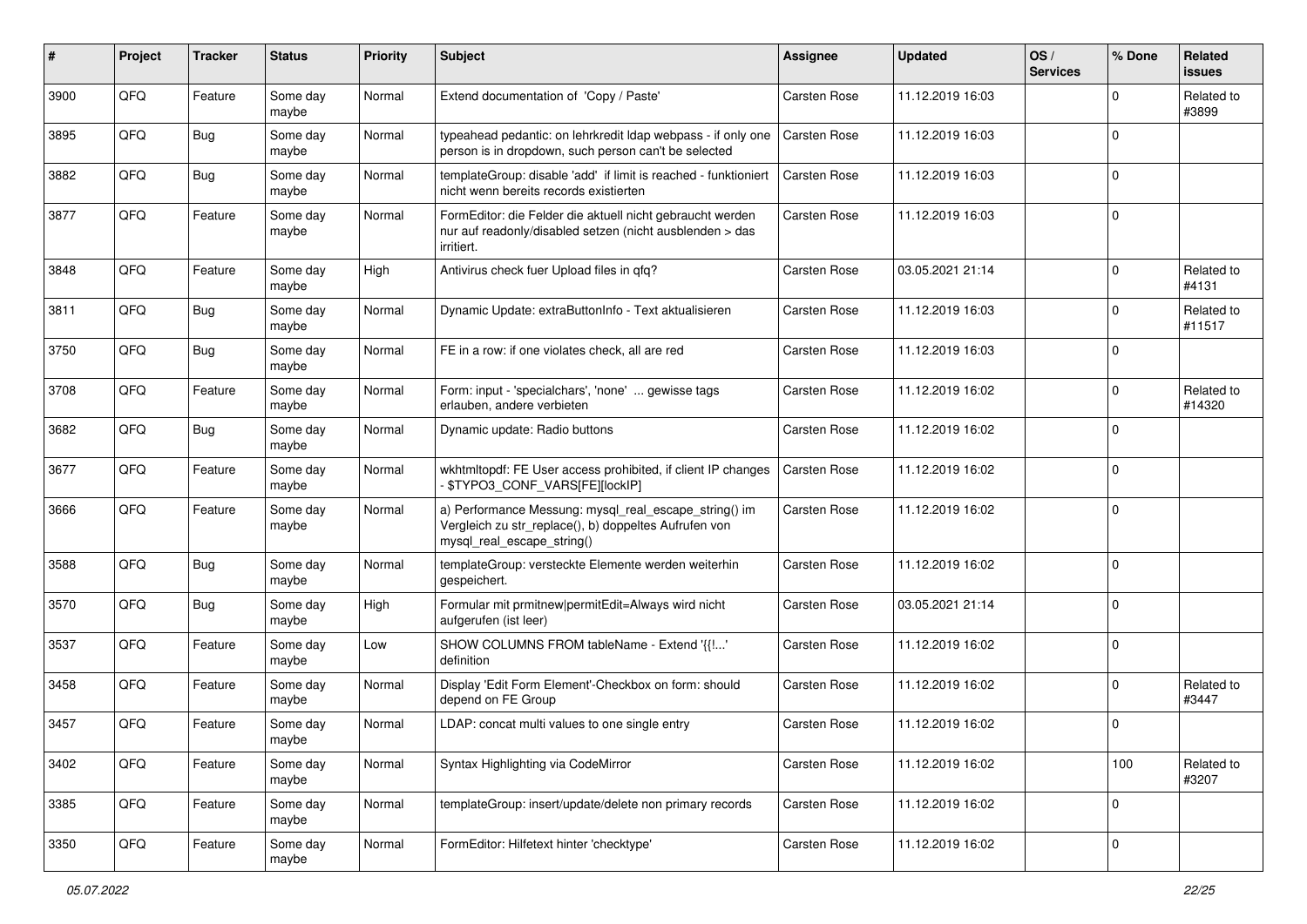| #    | Project | <b>Tracker</b> | <b>Status</b>     | <b>Priority</b> | <b>Subject</b>                                                                                                                | Assignee      | <b>Updated</b>   | OS/<br><b>Services</b> | % Done      | Related<br><b>issues</b>                    |
|------|---------|----------------|-------------------|-----------------|-------------------------------------------------------------------------------------------------------------------------------|---------------|------------------|------------------------|-------------|---------------------------------------------|
| 3349 | QFQ     | <b>Bug</b>     | Some day<br>maybe | Normal          | config.qfq.ini: a) vertraegt keine '=' im Value (z.B. Passwort),<br>b) Values sollten in ticks einschliessbar sein (spaces, ) | Carsten Rose  | 11.12.2019 16:02 |                        | $\mathbf 0$ |                                             |
| 3332 | QFQ     | Feature        | Some day<br>maybe | Normal          | Uploads: Thumbnails, Details zum hochgeladenen File                                                                           | Carsten Rose  | 11.12.2019 16:02 |                        | $\mathbf 0$ | Related to<br>#3264,<br>Related to<br>#5333 |
| 3331 | QFQ     | Feature        | Some day<br>maybe | Normal          | Default Tooltip fuer _page? Links: mit Form und Record ID                                                                     | Carsten Rose  | 11.12.2019 16:02 |                        | $\pmb{0}$   |                                             |
| 3291 | QFQ     | Feature        | Some day<br>maybe | Normal          | AutoCron websiteToken                                                                                                         | Carsten Rose  | 11.12.2019 16:02 |                        | $\mathbf 0$ | Related to<br>#4250                         |
| 3285 | QFQ     | Feature        | Some day<br>maybe | Normal          | Zeichenlimit pro Feld: textarea / editor                                                                                      | Carsten Rose  | 11.12.2019 16:02 |                        | $\mathbf 0$ |                                             |
| 3273 | QFQ     | Feature        | Some day<br>maybe | Low             | Dirty Flag in Form                                                                                                            | Carsten Rose  | 11.12.2019 16:02 |                        | $\mathbf 0$ |                                             |
| 3267 | QFQ     | Feature        | Some day<br>maybe | Normal          | 2 Forms auf einer Seite: real + Read only                                                                                     | Carsten Rose  | 11.12.2019 16:03 |                        | $\pmb{0}$   |                                             |
| 3216 | QFQ     | Feature        | Some day<br>maybe | Normal          | dynamic update für checkbox label2                                                                                            | Carsten Rose  | 11.12.2019 16:03 |                        | 0           | Related to<br>#2081                         |
| 3130 | QFQ     | Bug            | Some day<br>maybe | Normal          | Debug Info's nicht korrekt nach 'New > Save'.                                                                                 | Carsten Rose  | 11.12.2019 16:03 |                        | $\mathbf 0$ | Related to<br>#3253                         |
| 3109 | QFQ     | Bug            | Some day<br>maybe | High            | RealUrl: Links werden nicht korrekt gerendert                                                                                 | Carsten Rose  | 03.05.2021 21:14 |                        | $\mathbf 0$ |                                             |
| 3061 | QFQ     | Bug            | Some day<br>maybe | High            | winstitute: mysql connection durcheinander - nmhp17<br>(ag7)/QFQ arbeitet mit DB/Tabellen von biostat.                        | Carsten Rose  | 03.05.2021 21:14 |                        | $\mathbf 0$ |                                             |
| 2995 | QFQ     | Feature        | Some day<br>maybe | Normal          | Dropdown JQuery Plugin: 'chosen' - Moeglichkeit um Select<br>Listen mehr Funktion zu geben. Kein Bootstrap noetig.            | Carsten Rose  | 11.12.2019 16:03 |                        | $\mathbf 0$ |                                             |
| 2643 | QFQ     | Bug            | Some day<br>maybe | Normal          | Zend / PHP Webinars anschauen                                                                                                 | Carsten Rose  | 01.02.2020 15:56 |                        | $\Omega$    |                                             |
| 2084 | QFQ     | Feature        | Some day<br>maybe | Normal          | Mailto mit encryption: Subrecord                                                                                              | Carsten Rose  | 11.12.2019 16:03 |                        | $\Omega$    | Related to<br>#2082                         |
| 1946 | QFQ     | Feature        | Some day<br>maybe | Normal          | Kontrolle ob der ReadOnly Modus bei den<br>Formularelementen korrekt implementiert ist                                        | Carsten Rose  | 11.12.2019 16:03 |                        | $\Omega$    |                                             |
| 1635 | QFQ     | Feature        | Some day<br>maybe | Normal          | QFQ Extension content record: weitere Optionen<br>einblenden.                                                                 | Carsten Rose  | 11.12.2019 16:03 |                        | $\pmb{0}$   |                                             |
| 9130 | QFQ     | Feature        | Some day<br>maybe | Normal          | tablesorter: Automatic Row numbering / Zeilenummer                                                                            | Benjamin Baer | 01.02.2020 23:22 |                        | $\mathbf 0$ |                                             |
| 8522 | QFQ     | Feature        | Some day<br>maybe | Normal          | build QFQ - npm warnings                                                                                                      | Benjamin Baer | 01.02.2020 23:19 |                        | 50          |                                             |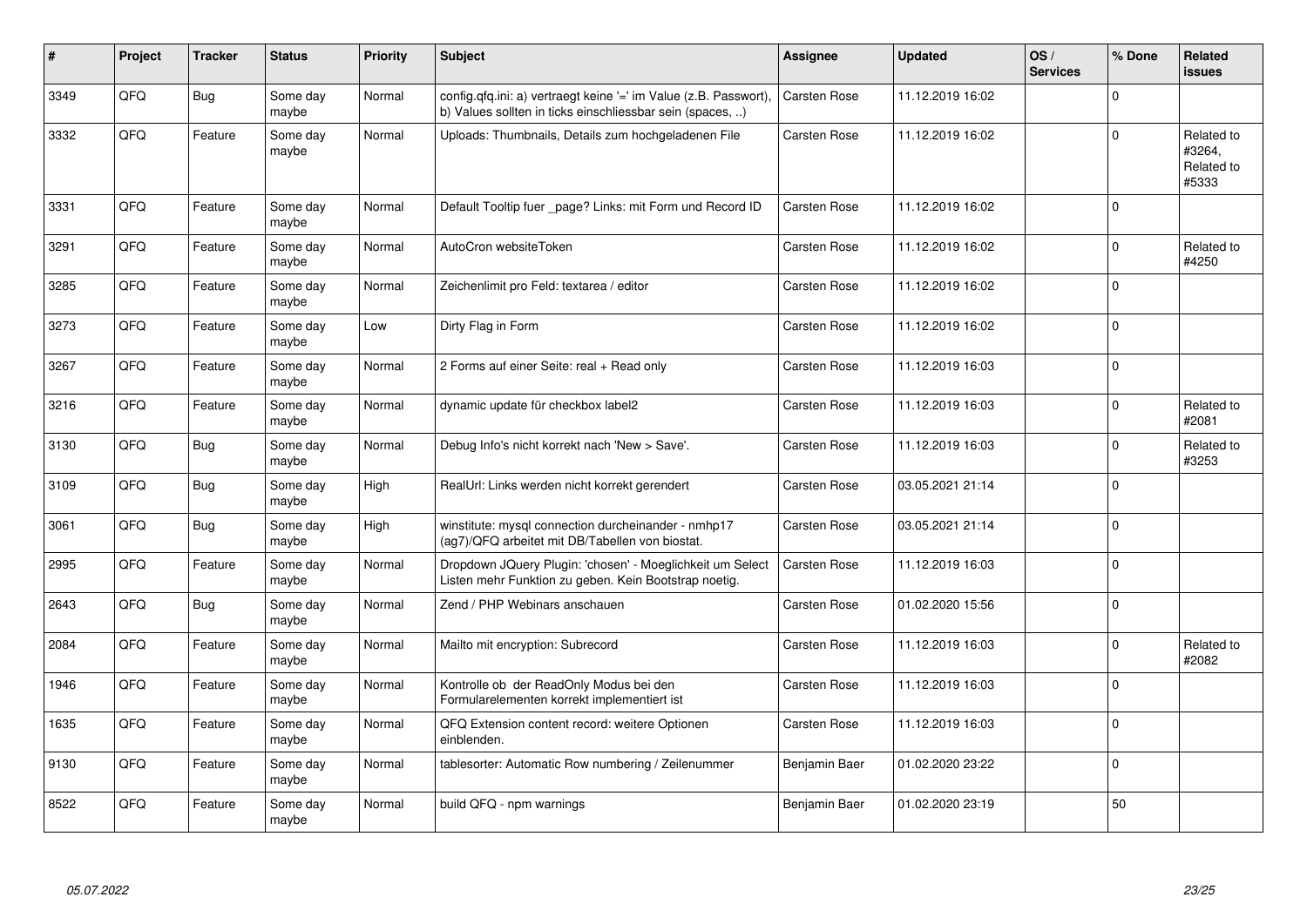| #     | Project | <b>Tracker</b> | <b>Status</b>     | <b>Priority</b> | <b>Subject</b>                                                                                                                                           | Assignee      | <b>Updated</b>   | OS/<br><b>Services</b> | % Done      | Related<br><b>issues</b>                                               |
|-------|---------|----------------|-------------------|-----------------|----------------------------------------------------------------------------------------------------------------------------------------------------------|---------------|------------------|------------------------|-------------|------------------------------------------------------------------------|
| 7732  | QFQ     | Feature        | Some day<br>maybe | Normal          | Javascript: Lazy Loading der add on libs                                                                                                                 | Benjamin Baer | 08.06.2022 10:38 |                        | $\Omega$    | Related to<br>#12611,<br>Related to<br>#12490,<br>Related to<br>#10013 |
| 6972  | QFQ     | Feature        | Some day<br>maybe | Normal          | Fabric Clipboard / cross browser tab                                                                                                                     | Benjamin Baer | 01.02.2020 23:21 |                        | $\mathbf 0$ |                                                                        |
| 6970  | QFQ     | Feature        | Some day<br>maybe | Normal          | tablesorter: default fuer 'sortReset' aendern von 'Ctrl' zu 'Alt'                                                                                        | Benjamin Baer | 01.02.2020 23:21 |                        | $\mathbf 0$ |                                                                        |
| 5389  | QFQ     | Feature        | Some day<br>maybe | Normal          | QFQ Design: Multline label / note                                                                                                                        | Benjamin Baer | 01.02.2020 23:19 |                        | $\mathbf 0$ |                                                                        |
| 5024  | QFQ     | Feature        | Some day<br>maybe | Normal          | Fabric: Generate PDF with edits                                                                                                                          | Benjamin Baer | 01.02.2020 23:20 |                        | $\mathbf 0$ | Related to<br>#10704                                                   |
| 4454  | QFQ     | Bug            | Some day<br>maybe | Normal          | Required Elements: multiple elements in a row - whole row<br>marked if only one input is empty.                                                          | Benjamin Baer | 01.02.2020 23:20 |                        | $\mathbf 0$ |                                                                        |
| 4420  | QFQ     | Feature        | Some day<br>maybe | Normal          | Client: Local Storage - store the changes of a form, local in<br>the browser.                                                                            | Benjamin Baer | 11.12.2019 16:02 |                        | $\mathbf 0$ |                                                                        |
| 4398  | QFQ     | <b>Bug</b>     | Some day<br>maybe | Normal          | Typeahead: mouse click in a prefilled input opens a single<br>item dropdown with the current value - click on it seems to<br>set the value, not the key. | Benjamin Baer | 01.02.2020 23:20 |                        | $\mathbf 0$ | Related to<br>#4457                                                    |
| 3692  | QFQ     | Feature        | Some day<br>maybe | Normal          | QFQ Webseite                                                                                                                                             | Benjamin Baer | 11.12.2019 16:02 |                        | $\mathbf 0$ | Related to<br>#5033                                                    |
| 3415  | QFQ     | Feature        | Some day<br>maybe | Normal          | FE Login Box Templatefile                                                                                                                                | Benjamin Baer | 11.12.2019 16:02 |                        | $\mathbf 0$ |                                                                        |
| 2063  | QFQ     | Bug            | Some day<br>maybe | Normal          | Pills auf 'inaktiv' setzen falls keine Element auf dem Pill<br>sichtbar sind.                                                                            | Benjamin Baer | 11.12.2019 16:03 |                        | $\mathbf 0$ | Related to<br>#3752                                                    |
| 10738 | QFQ     | Feature        | Some day<br>maybe | Normal          | CORS headers for external API requests                                                                                                                   |               | 10.06.2020 14:00 |                        | $\Omega$    |                                                                        |
| 9126  | QFQ     | Bug            | Some day<br>maybe | Normal          | hidden Form elements are present in page source                                                                                                          |               | 02.01.2021 18:41 |                        | $\mathbf 0$ |                                                                        |
| 9024  | QFQ     | Bug            | Some day<br>maybe | Normal          | QFQ Einarbeitung                                                                                                                                         |               | 01.02.2020 15:56 |                        | 0           |                                                                        |
| 9020  | QFQ     | <b>Bug</b>     | Some day<br>maybe | Normal          | radio mit buttonClass und dynamicUpdate lassen sich nicht<br>kombinieren                                                                                 |               | 11.12.2019 16:01 |                        | 0           |                                                                        |
| 8056  | QFQ     | Feature        | Some day<br>maybe | Normal          | Termin Organisation (Reservation)                                                                                                                        |               | 01.02.2020 23:19 |                        | $\mathbf 0$ | Related to<br>#8658                                                    |
| 7921  | QFQ     | Feature        | Some day<br>maybe | Normal          | Rest API Export: URL kuerzer machen                                                                                                                      |               | 01.02.2020 23:19 |                        | $\mathbf 0$ |                                                                        |
| 7402  | QFQ     | Bug            | Some day<br>maybe | Normal          | thumbnail cache: outdated picture when permission denied<br>and permission resolved.                                                                     |               | 01.02.2020 23:20 |                        | $\mathbf 0$ |                                                                        |